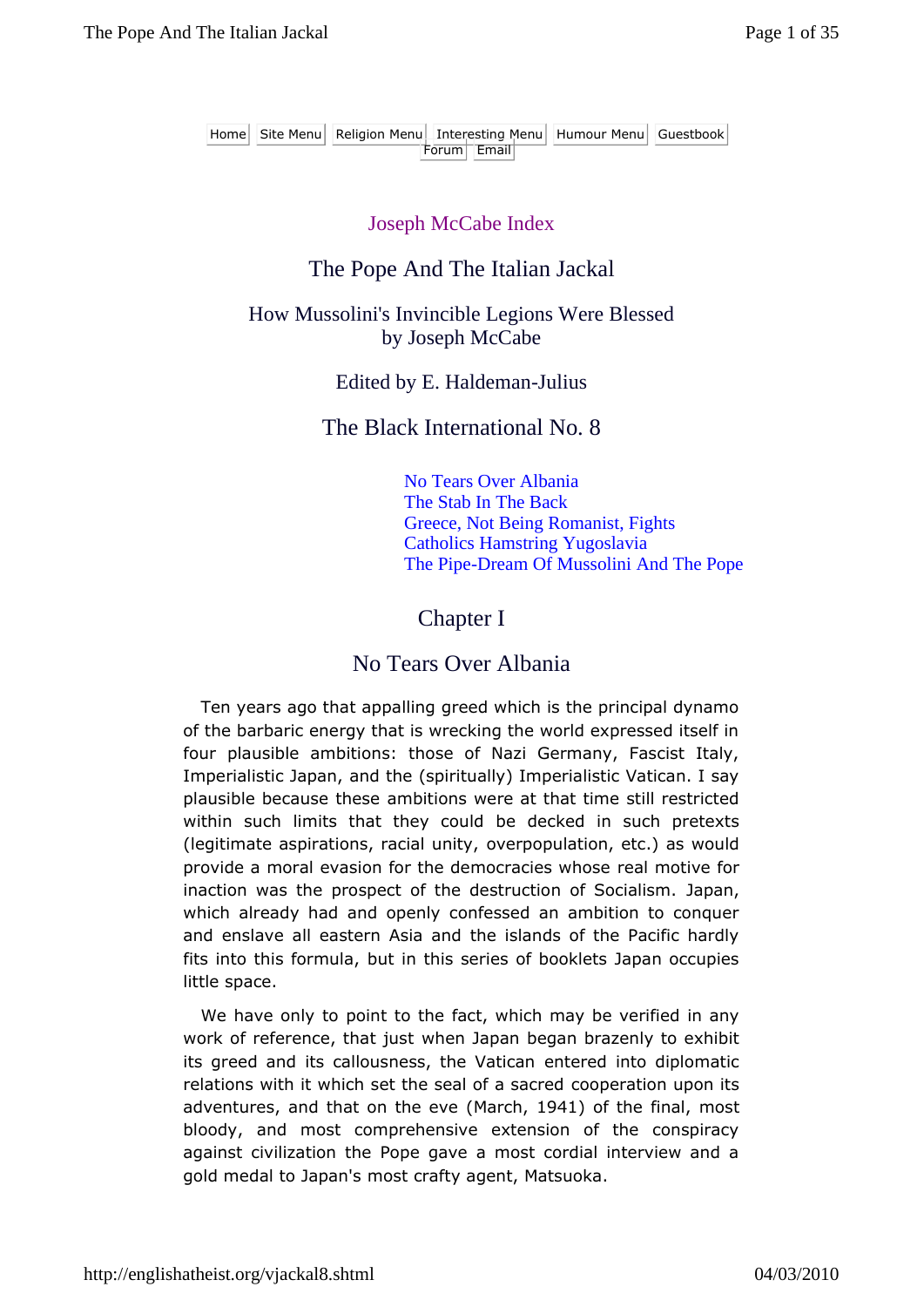Hitler ten years ago still kept whish am bhite of naw org k of Mein Kampf. The noble German race coutindatnot tolerate large bodies of its people should be in subjection to inferior (Poland, France, DenmarkSI Cyzelcitao Switzerland, etc.) and must gathtehrem into the Reich; and it was necessary for the fu and free developments offreater Germany that it should take the Ukraine from what the whtohleen waccordeled with him to regard as the disreputable and incompete hat Boovsheviks. seen how urgently the Vatican was moved by its own policy to itselwith the adventures of Nazism. The German Catholic Chu was already ribbest in the world, or tied for that position wit the American Cathoulnch. It faced destruction if it opposed the Nazis; it could expensotrmanus increase of wealth and power in the Greater Germany nibilt did

Moreover, the Nazis were bound to annihilate its deadly en Socialism, in Germany and, if they succeeded, in France Russia. So pthesent Pope, who knew Germany intimately and saw, as any schoolboy could diprohopartam meant war at least with France and Russia, and therefoGee and SB riwaith, helped the Nazis to attain power and clung to them through  $y$ of shame until their prospect of victory was dimmed by the h resistance was ia and the help of America.

All that, and how the Black Initrer Gaetimany cheered and blessed every ghastly extension of Hitler's greed whe realized the incredible complacency of the western democra we have seenthis book I propose to consider in detail the relation of the Vatican laand ath Church to the Fascists: in particular to the miserable advelne ame edwith pat he would pass into history as the second Caesar ahids aplinee and y finds in it under the particularly odious name-ofthehe Jackal stinking, Blinking, cowardly beast that lets other beasts kill fattens ome corpses of their victims. This is the Pope's clos ally and friendlealdeer of the drecafmedague of Catholic Fascist powers.

In anotheooklet I have summarized the early career of this gross type of adventubes, inthieng of the Vatican's sordid and venal alliance with him, and whech wahy sinfirst outrage, the rape of Abyssinia, coincided perfecthy iw oth othethe Papacy to recover its control of the Ethiopian Church and effusively blessed by the whole Italian hierarchy while the remained actically sifferom that time 1 und the Jackal got no pickings and himself sinking into vassalage to the more powerful beast and his choosuppits rey dthroughout the world without the compensation of plunder.

Everymeeting at the Brenner or dash - obfrahinse dabount in-law to Berlin for blass wed by a harvest of glory and loot for Hitler-alone. The warning ika Mpinthat Germany could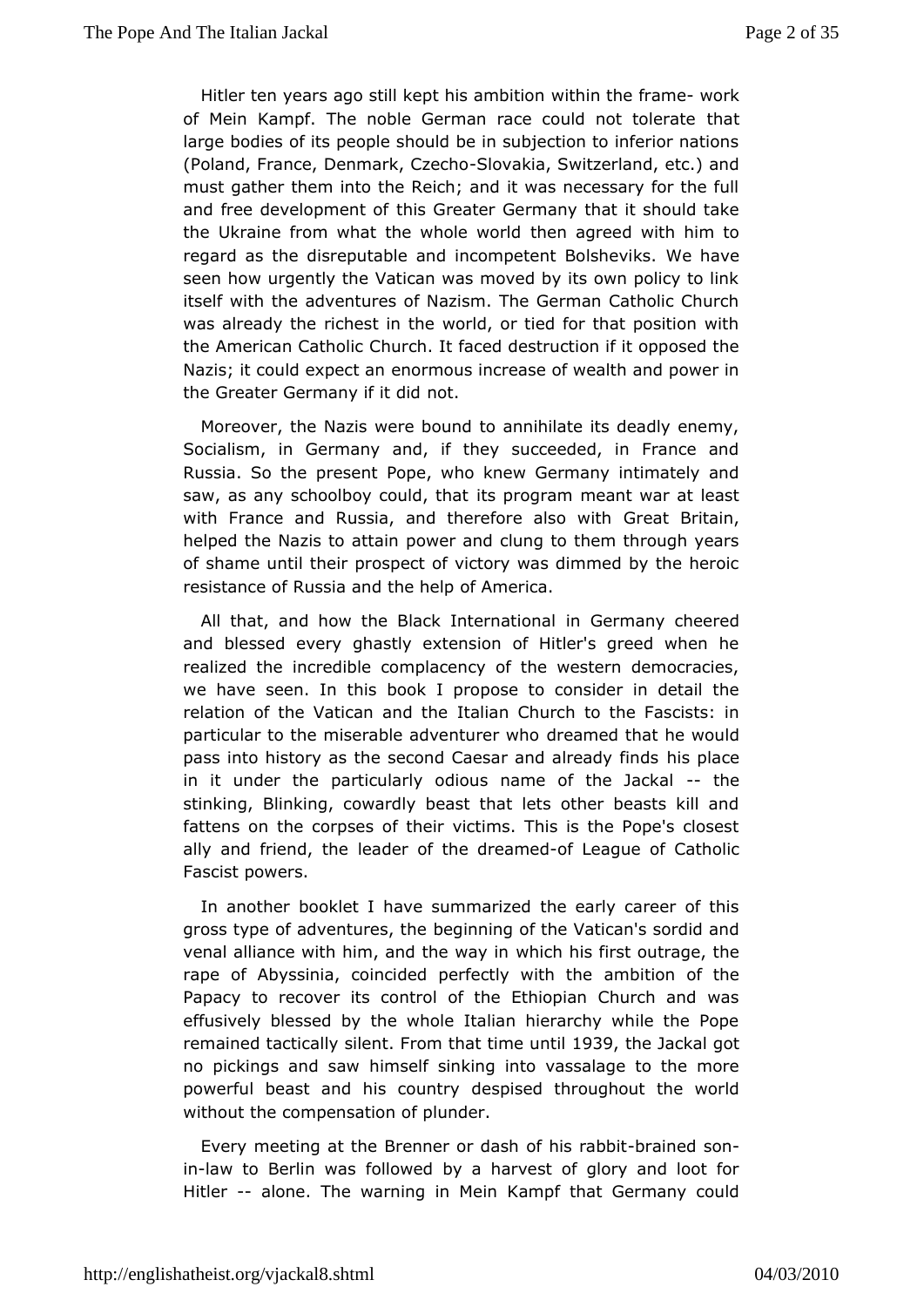never tolerate a second great power in Equaro him was lost and, while he joined gaily and coarsely in every promise of c friendship which Hitler made to small nations, to keep them until he wreesady to rob them. Mussolini seems not to have reflected that Hitler's torchminisses if might be equally cynical.

During these years the Pope we maih and t say on cordial terms but at least in alliance with the atmecance heerr, o and the Italian hierarchy and priesthood acclaimed every step he and every crude boast he made as enthusiastically as the Ge bishopsupported Hitler. Between the Mediterranean and th frontier of Holland servedrad Catholic bishops and quarter of a million priests, nuns, mochlesicaalnoagents did what the Catholic apologist calls the benefic@mhut work how things in g the world, and almost without exception the the erre servile in flattery of the two dictators who were rapidly dragging d Europe to the el of the savage. This chorus now includes the bishops and priests of BFenlanium men, and Holland as well as those of Spain, Portugal, ItaCyze Alastrovaakia, Hungary, and Germany.

In the face of this situ atmenticlan Catholic plea that we must relieve the Pope of responsibabilitivonfor the cal hierarchies is seen to be ludicrous. One locad thierarchy might some time be betrayed by its dread of offending its nation in morallyindefensible position, and we should then expect the Papacy to rebuke it readsukied the American bishops and archbishops 899 But here we have the mfost important local hierarchies of the Church united, under the eyes of Vatican, for years in praise and support of the worst evil the befallecnvilization in modern times. Add the prelates and prie of the LaAimericaRepublics and those who supported Japan in that country and China and nyionuetehrathes of the bishops and priests of the Catholic world bring bets in gand even in the remaining tenth many speak very hesallationglyheif at cause of humanity and civilization.

Let us distinucnt by erstand that these priests and bishops, encouraged by the Pope's cehusuale tor to break relations with their brutal rulers, supported the theore they very k. I have shown elsewhere that the whole Italian Church rejoi boisterously over the conquest of Abyssinia and that the Pope is now sabid Cardinal Hinsley to have called it a "barbarou outrage", gave the suppitte to womanhood of his Church, the Golden Rose, to the Queen of dhaalya cheen Empress of Abyssinia. That easy piece of conquestghead t praolweed of to the Church, but of practically none to Italy. The chief mot it had been the personal ambition of Mussolini to aveng humiliating deficat the Italians had earlier suffered in Abyssini and to create somethime thatd call a Roman Empire. One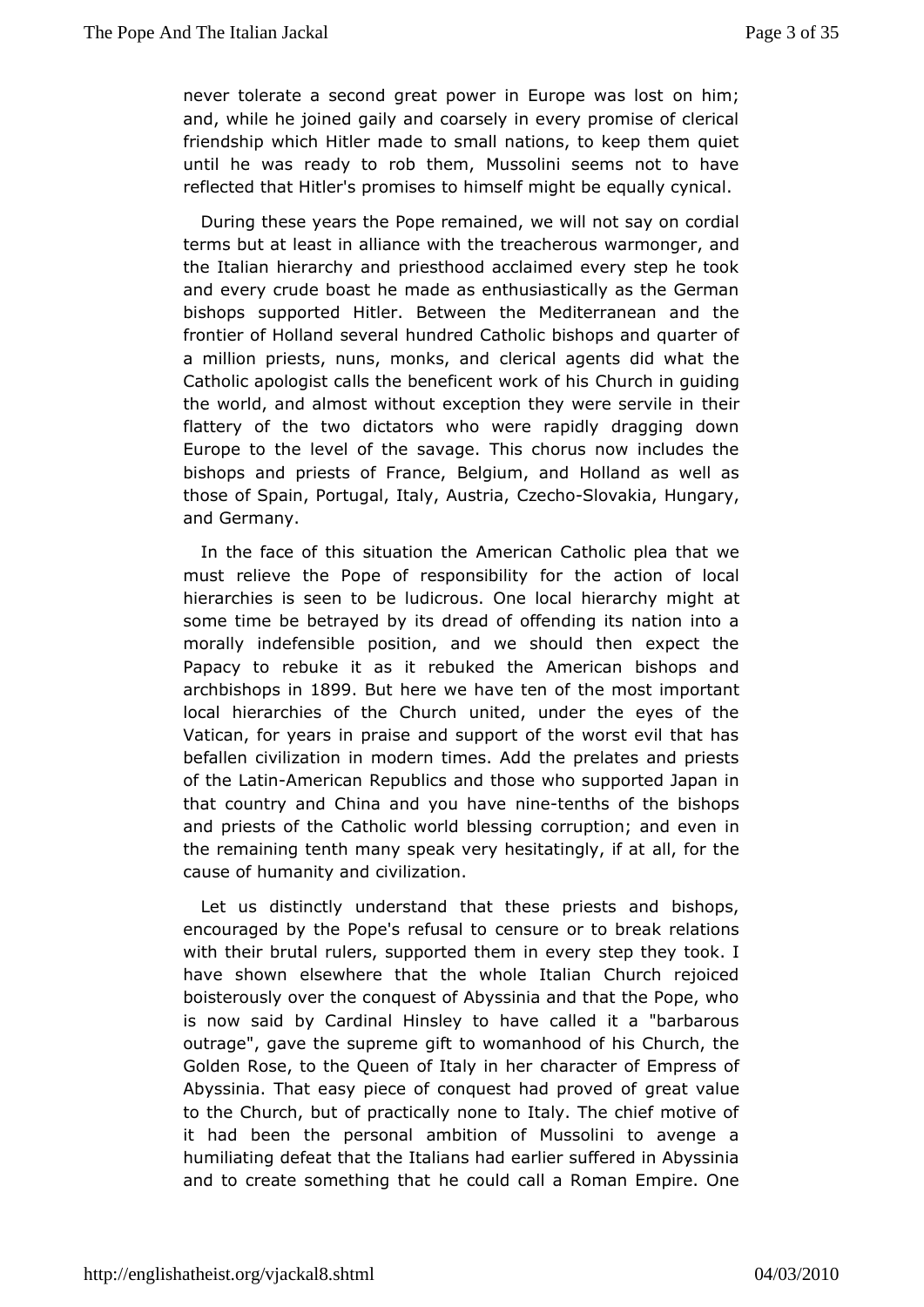would not be surprised if he thought the pheople would in time put the purple mantle  $cosh\theta$  washing the should

Since that time he had waited impatiently for his share in Axisootand at the beginning other decided to add Albania to theglorious new Roman Empire.

In the midst of his preparations to be oblain Pro Pacelli became Pius XII. Partly in order to obscure thies alliance with dictators Catholic writers have said that Mussolini oppose election Poacelli. He wanted a "religiouss" manpwho would attend exclusi@ blurct to matters and leave rulers and statesmen to act as they-pheoets and political" Pope like Pacelli. If any body can point to any aPcat c our liw oburding of the preceding ten year's as Secretary of State which challe Mussolini we might entertain the story. There was no such a word, excepto amasional lament of breaches of the Concordat; and these things never Mrosusbolbioni or Hitler because they never weakened or disturbed the hooivallough Churches. Papal policy went on without a change. The emanh who had power behind the throne was now on the throne.

As to the stement that the new Pope was greatly distressed the invasion of Albtaniisa, just one of those anonymous extenuations of a Pope's blunderSius Xilimwess. crowned on March 2 (1939), and the Italian troops crAolsbeaend at con April. That date was Good, aFrridd ay pious churchman might beannoyed at the choice; and a further possible annoyance that the Popebway preparing his beautiful Easter message on peace which in the circumastandces the ears of many. But it would be sheer folly to suggest thid that he Ropethat Mussolini was going to annex Albania. Monthaseof preparation required for an overseas expedition of half a million men modernequipment. At the very time when the Pope was crowne the tanks must haverubrete ling along the roads of Italy, and the men and material and ships measnt haw beering at Brindisi long before the date of sailing. Bfutlity the derstand relation of the Vatican to that piece of imperialist filibuster must know something about the character of Albania.

It was little mhoane a word even to thoughtful people before 1939 and was totally unknowm illiothes. I confess that I was myself surprised when, a few yearsofeathleieprilgomiens to my house, a cultivated and substantial young kman who was a posgraduate course at London University, told me that he v anAlbanian. An amazing illustration of the general ignorance lack of inteirsesteen in the Catholic Encyclopedia, which was, course, written manybey fearmes the invasion. It gives estimates of the number of Albanians vaony ento fineemarly two millions  $-$ in a Supplem 2 $e$ Onytears later the figure aiss  $850$  V,  $e$  000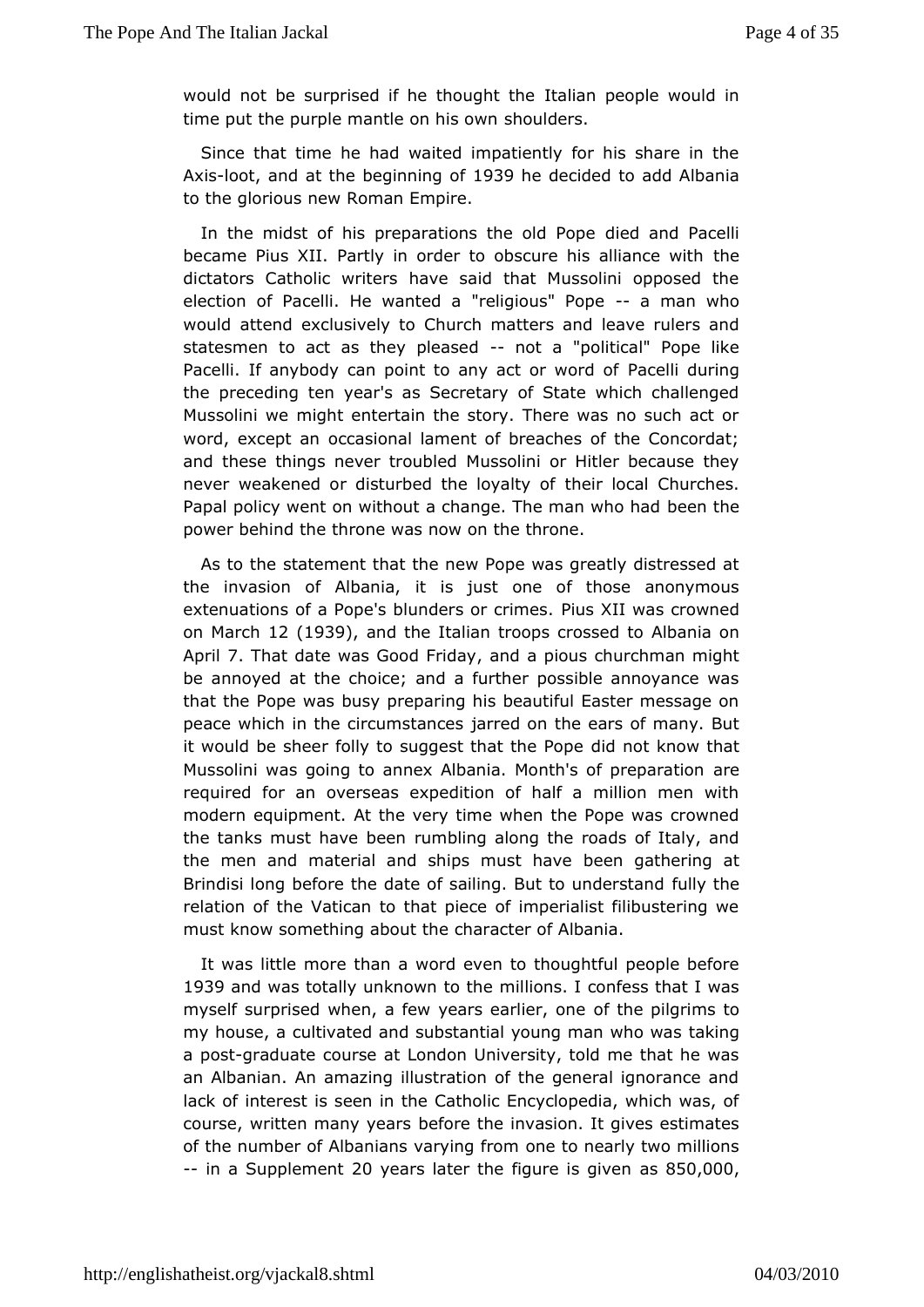which is not far wrong says that "the best of the population is Catholic."

I may be wrong but I doubt if the reader wofud on understand this that little more thtæmthonef the population were Catholics, tahrad these nearly all live-divilized and idondition in the mountaintsheofnorth. The Catholic writer praises their virtue and then admits theacte untilme's they had a tradition of kidnapping handsome Turkischangrivilagath dem off to the mountains; but I must add that they gaver almeem the bef (compulsory) baptism and marriage before sleeping with them. violent passions that were displayed in their feuds were not throughout the astern Europe. It was through these densely illiterate and -pirdest ighlanders, the Mirdites and Shoshi, that Mussolini began to eng'iime etrattiben" to him to take over the country.

As the "conquest" was ealthinesty won by bribery of the Albanians and lying to their neighboirred with es hauld an's share in the responsibility comparatively mlindgearnd will not over it. Briefly, Albania is an outlying fragment of the Tu Empirwhich in the fifteenth century took over the lands of the Greek Romam pire. It lay on the very edge of the Greek world separated by a wall gobus hatred from the Roman world, and, being in addition very moundmianionuesd, like all countries (Ireland, etc.) in that geographical  $\boldsymbol{p}$  as ktwo and  $\boldsymbol{v}$  of the Turks never quite subdued the primitive mountaineers of the r and they kept their Catholic faith all through the Moslem day 1939 therewere abo  $\overline{a}$ 00,000 Moslem in the co 2000 f, 000  $Orthodox$  ( $r$ Romman $Q$  atholics and  $100,00$  Roman Catholics

The Pope, as in the **khossineria**, looked to Italian rule to bring under his cont $2000$ , the  $200$  issident Catholics and as many of the Moslem as possible. One reeastileyr finds it believe that the Pope on that Good Priday prayed very ferven the success of the Italian arms. And he had, as so often happ littlériend at court. The pretty Queen Geraldine was a Catho and poor Zog dintelæmed when he built a luxurious chapel for her a few years earlier hed agasweite of chaplains that soon he would be flying over the hid to winit the wheels.

Here again the interests of the imperialist the dventurer and spiritualistic imperialist neatly coincided. Mussolini, al consciours at the leading burglar had altered his plan of divid the spoils Hitleto have Europe north of the Danube and Mussolini all to the sout whan feld at least to make sure of Greece and Ygul**go** ia as a bastian Moefd beighing and African Empire. Some say that he surprise Mduse modliannoyed by his "conquest "cost him the lives ment of his invincible legions of Albania. Not likely.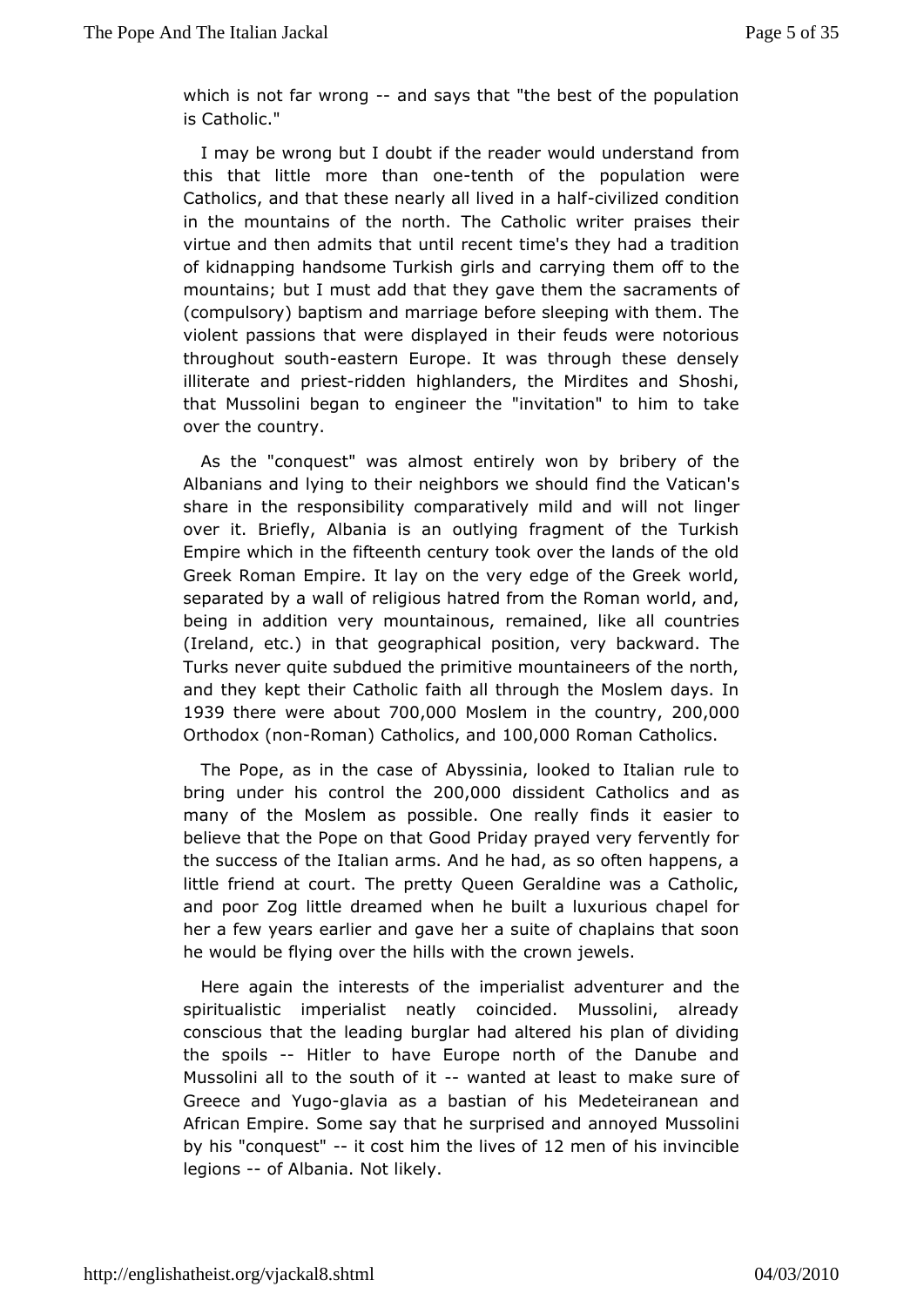He knew of Mussolini's prefoxarraltiad passwarmed with his spies, and he says that when the time Gameecto aantodack YugoSlavia the possession of Albania, a few hours' sail from would be a great advantage to both. To say that the Pope was in the crounsels seems, as I said, ridiculous. Within a week of coronation the Praciea visit from Clano and on the following day one from the Prince of Riesdum ony. of some such summary of the world as that in Kee Conna's mporary Archives' will show that the relations of the talain an with the government were particularly good that year. In Decemb Mussolian pointed a formal 'ambassador at the Papal Court, and the year ended with the buous visit of the king and queen to the Vatic(aD necember 21) and the rae weent of the Pope taking his Christmas greeting in person to (28) heasplaheaovee elsewhere described. Albania did not ruffle a hair of the F head.

We must, as I said, take into consideration that the conq waspractically bloodless, the way having been so thorough prepared with gold. 15the Allied poweers ing for bits of territory with which tpobsible supporters like Serbia and Greece, had decided to cut up Ahbaadnisaavetdaliyt and in time made it a nominally independent kingdom. Mussolir "patronage" became so onerous and ominous, however, that Zog becamestless and it was decided to evict him and open o of the gates to GEever op body will remember how Mussolini's shrewish daughter and her popimy aband, awho fairly clearly fancied themselves as future emprestsadand emperor, white horses in reserve for their triumphal entry into Athens lesseagerly did the Pope look forward to that event as t beginning of his comfquest Greek Church and other National Catholic Churches which scor**aleed mR**omm as uspremacy. But it will be well to postpone to the lacsotns hobepriaetrioan of the grandiose plan of an oriental counterpoise whiche influence the wealth of the great democracies was giving them in Church.

We should, however, notice in conclusion that while the con of Albania was almost bloodless, it was won by such corruptic perfidy that Pope's virtual blessing of it again puts him in t gang. It was by a dapes holiture of money that Mussolini, the man who wrote that war alone meanobles exeented serious resistance and induced the "notablesdecsfe Atl b Zaongiaan hod offer the crown to the king of Italy. This was sordid enough the deception of Greece - Sanhady Nay qwhich were alarmed to get the Italiamy at their frontiers, was revolting; if we can fir any sympathy forstæntesmen in Europe who believed a word that the dictators said after offiviolaring and repudiation of agreements.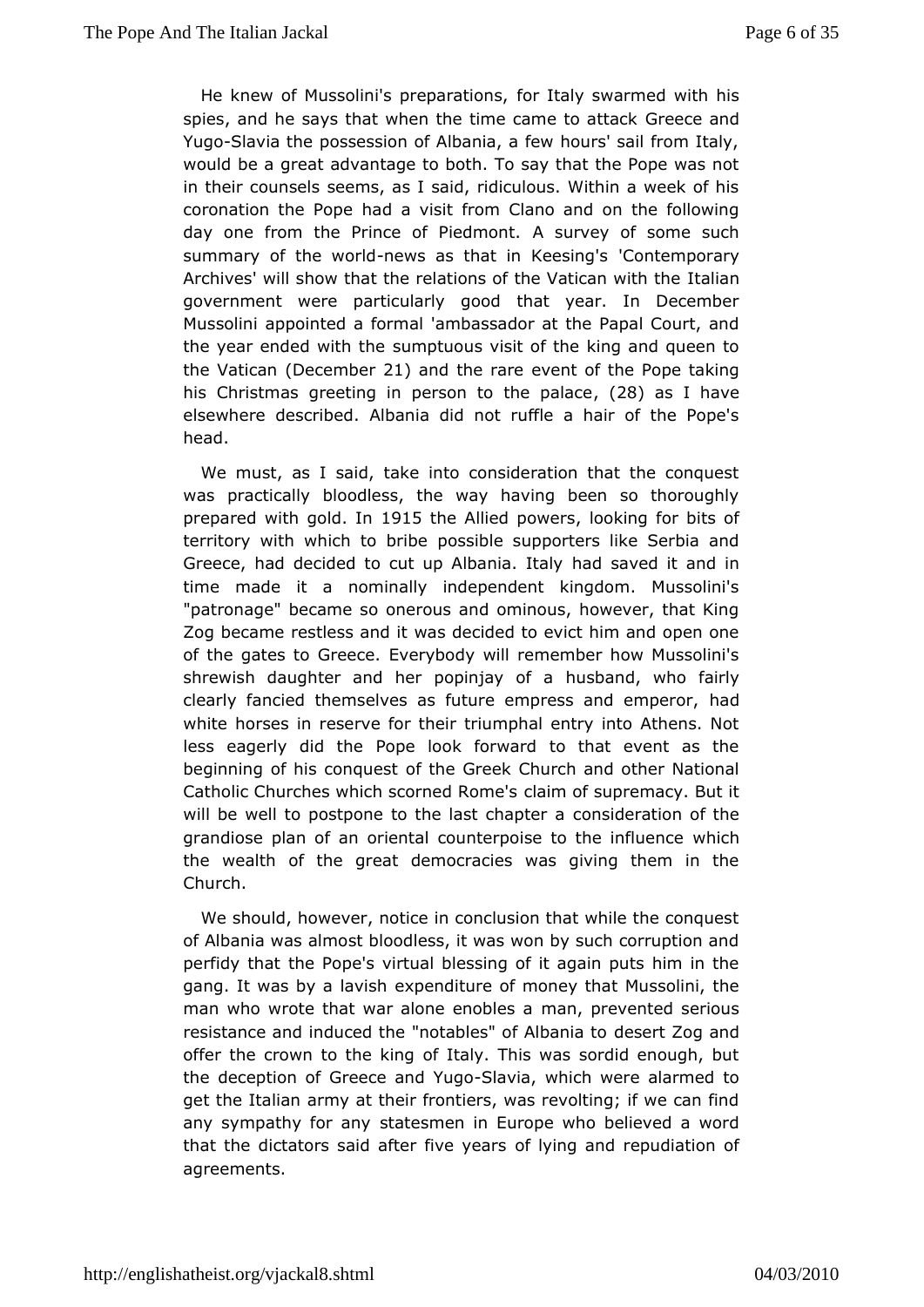Roosevelt had asked the apaintrigationals to sign an agreement to refrain from any aggressive menuvement for year's, and Mussolini had, with an air of pain and sorrow, re to signuch a document on the ground that it was an insult suggest that he maghtany such intention. There was a more direct and brazen deceptugoSlavia and Greece. Every statesman knew that Mussolini's primogrearmaldisetmanded, not Albania, which was of little value excente asea route to but the Yu8 bavian coast of the Adriatic, to the north of it, whi had splendid harbors (in which the eastern coast of Italy is deficient) awnads part of the old Roman Empire. Italy gave a solemn assurance to Belgtadeathmetxing of Albania need not give it the least concern.

The Greeks aw that Italy coveted the island of Corfu, off the southern coast of Alabadnitahey and the British asked for assurances. They got them in-paodusticsne; ems a mystery unless you keep in mind always that Italy wend Germany destroying Socialism for the capitalists- beline world them. ODecember 0 the Grand Council of Forlanges of the 10 the masses of the 10 the Grand Council of Formation in the Council of Formation in the Council of Formation of the  $\sim 10$  the council of  $\sim 10$  the council of  $\$ chief mouthpiece, garrarvoeuly nced to the world that it was "the desire of Italy to 'see order maanid ta enaugue and consolidated in the Balkan and Danubian areas", and better would be promoted by Hungary, Ruman-BalaviYaugoand Greece refraining from tering into Balkan defensive alliance which Britain and France urged ftchremm Tohey consented, and Hungary and Rumabicath in close touch withhid babegan at once to drift into the Germman use photos of

Under shelter of this camoun the def lies the intensions, sure of peace on their eastern and southern frontiers, pushe their preparations for the great spring offensive in the west.

The Pope ofessed to believe the protests of Mussolini and I Grand Council. He tehred eyde ar, as I said, although it had witnessed the ruthless destCuadhion hicoPoland, in a quite exceptional round of chaste Christmaansd fessativeidliehsis biennial essay on the beauty of peace. As Hitler had not approached the major clauses of hiwaprogonam Russia for the Ukraame upon France for the recovery of Alsace Lorraine. I leave to others analysis of the Pope's mind. My own suggestions would be malicious.sBeuntdosnoelefoanctof all guesses and conjectures. He had never passed one wor censure on the gross deceptions and cynical breaches of assurances givelmetovorld by his all De3s9 Bing that time the reassuring documents sisgs mused dowy Japan, Germany, and Italy and brazenly repudiated by-loaftteern axtion months late would have papered a commodipous mdining Nevehas the Pope condemned that perfidy of his allies which making internationath a lost quality of the wicked nineteenth century or one reserve"d mtpiolus" Bolsheviks.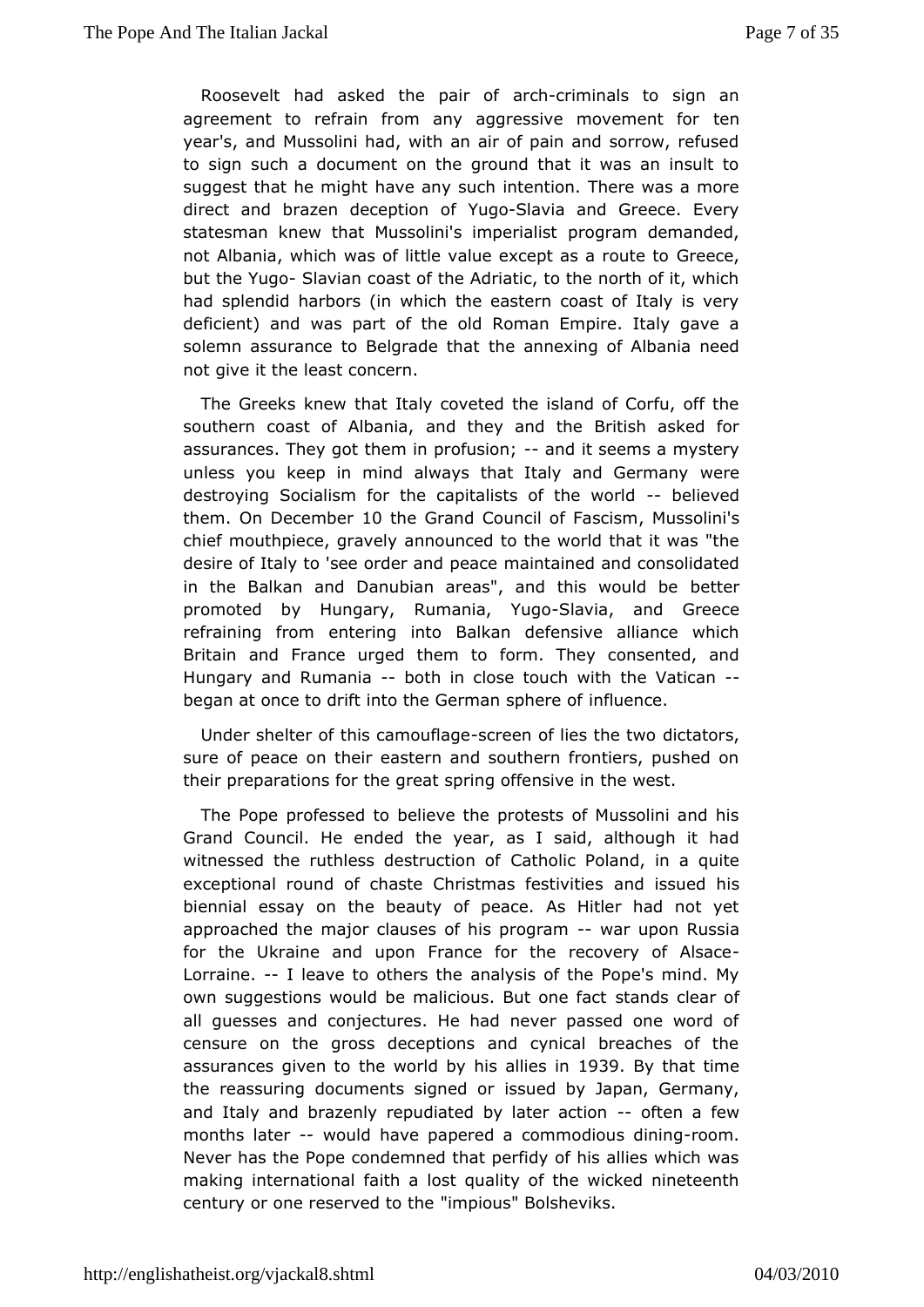# [Chapter II](http://englishatheist.org/vjackal8.shtmlChapter)

### The Stab In TheBack

It will be part of the puzzle of our age to the future histori discover why anybody was ever taken by surprise by any of terrible outramets, occurred every few months. The program, of the great internationalh bad nodeles before the world for years, and Hitler's program inclue onlepch, assinated in many chapters of his book, a war of revenge on Freacowe, rythoef A-Isace Lorraine, and the truculent statement that France was degenerate, so debased with Negro blood, that it must be bl out fore weom the company of European powers.

To plead in extenuation that ehit plearmitted a full foreign translation of his book is chifdishing nE vefrige in the world and large numbers of journalists knewFatssaohteonlistes as Chamberlain accepting the word of Hitler that he h abandoned those plans, or the French accepting a simil statement in inaterview which Hitler gave a French Fascist journalist, or almost unsain im cess of the -purcersid there is, as I have repeatedly said, expolly anguition: so eager were they all for the destruction of Sochlatlism and him to ssolini promised, that they mistook the knife of tanne assaapsein for of a surgeon. If that is difficult to believe think out, if you some other explanation; and study the action of the bankers industrialost France today who are actually cooperating in a  $N\epsilon$ Order that merest pones their annihilation.

Whether the Pope was surprised by helow except in ave discussed in other booklets. I could at that this met guote no to support me in my suggestion that the Pope was fully inform theplot before even the invasion of Norway. I told, from the F newspapetself, how Ribbentrop was sent to see the Pope a few days before HitleMums solini at the Brenner to arrange the date of his intervention and **Chosverthætore reflected the joyous** expectation of the Vatican timmatoat a betyagreement was to be signed. The only plausible theory Holftlitehris was it tehdat the cooperation, which he got, of the Catholics of Belgium France, and that the Pope demanded so high a price for services that a moth that d bargaining followed.

But the Italian Church and the pyhaattican and yendorsed the action of the Belgian and French Cathollecoptor kations Petain, Laval, Weygand, and aDhadriahne Church gained mightily FinanceWithin the last week or 19044 oOvtchleame of the Annual Registearp pheasered and that weighty and quite impartial authority says, draw'Mhagtiouapnonsources", that Ribbentrop told the Pope that "German solidie as in would be by June and in London b"y TAhuisguws as on Mat, c1h940 Shireconfirms that some hard bargaining between the Vatica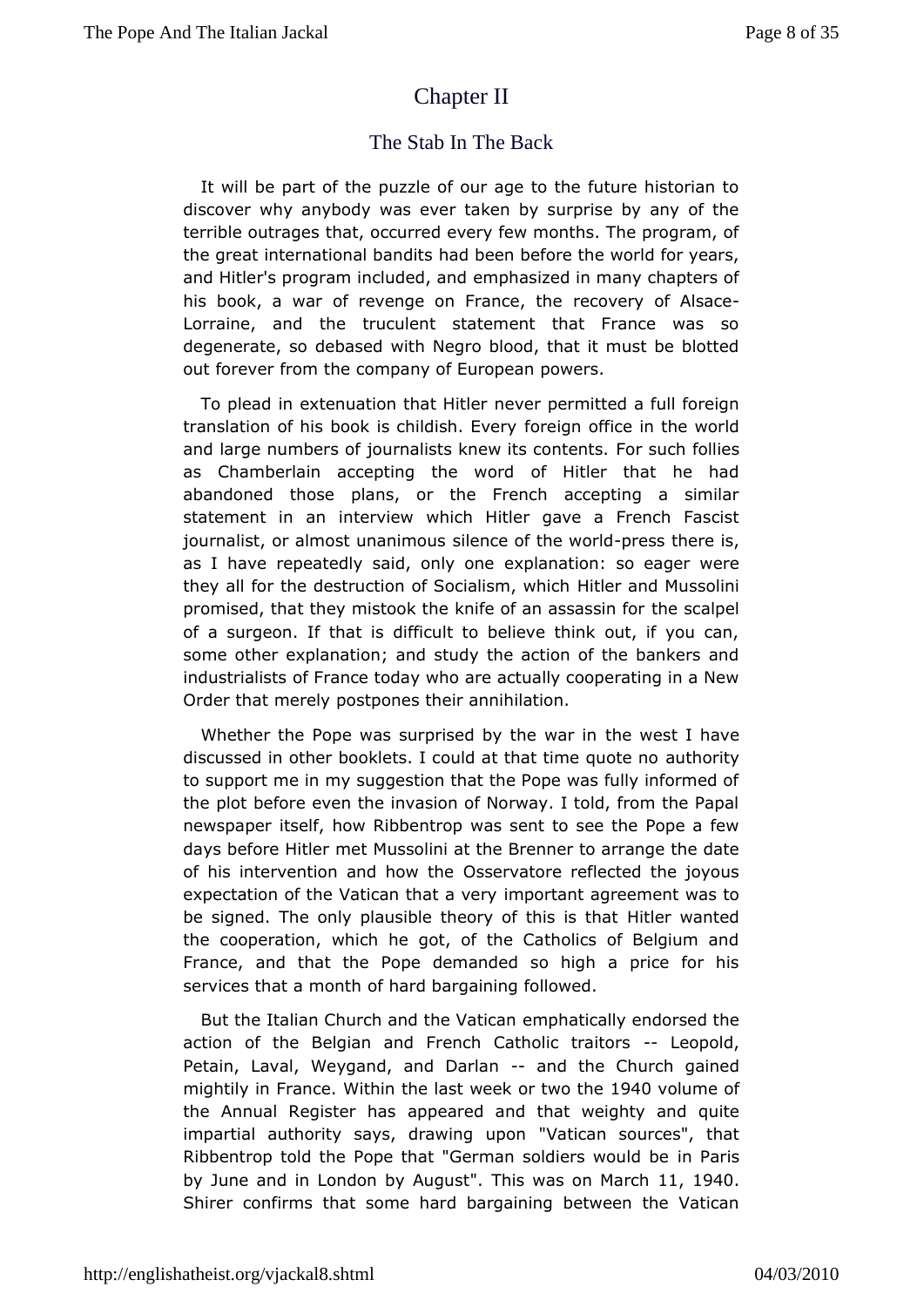and Germany went tchrisatime. He says that Msgr Orsenigo, the Nuncio at Berlin "had beepray quige tuly sits to the Wilhelmsstrasse for weeks" (Ber2Bn4). Diary, p.

The Catholic has the consolation of knowing that the P sacred buarded the confidence that was made to him. At leas assume the Catholiecq will that as a virtue. Britain and France had declared war on Germanyhame mupsetcted attack. The Pope alone knew, outside a narrow Naziircal ad thaascist was to be delivered at that time and in that fashion, so the would probably be fatal to France. But he virtuously kept the to himsessfame folk, looking back on all the horrors that follow and confronting and rthoes that may yet come as the treachery of Vichy deepens, may even the wee that more precious things than virtue; or that the Pope's fiomees posinoth this while he virtually encouraged his three allies in years of d corruption, and savagery reminds them of an earlier moralist rebuked a mian straining at a gnat and swallowing a camel.

We will not supposeiut a XII knew all the methods which Germany had used in preparing Fbapties montits lood and transformation into a real Catholic counery en Tametie were Nazi folk who blamed me when I suggested that it used the  $s_1$ attraction of women as well as the zeal of p-riest's and pr ridden folk. iBus still doing this. I have before me an article which a man who hassomes from Portugal describes how that country is being prepared forc obrigaelses as Amongst other things he says:

"A social layaelnschabseen imported, inclliundgiungal mAtanwayn titled women whose antothads sarrowice of the Fuhrer. The line is attract the snub eleminent  $P$  antong quese" (London Evening SNandants erthe most mservative evening paper in Britain).

One wonders if thitsypheewof "vicquad" includes some of the dainty aristocratic ladies conhogodid work for Hitler in Paris befor  $9.69$  P ven those of us who paure it a quantities find this method of preparing the way for "gloriroeus Itin to thess" trick is too dirty for the Pope's allies, On the heame day com news that Hitler's men are castrating bodies of the finest you Czech Slovakia and that the yo, hoav Beritish uniforms ready for treacherwous in the East. The priests follow up the Gestap to castrate what the  $\psi$  nd albouls.

A second method in which the Vatican coopenadted with Italy Germany in securing the success of the war in the West wa continuing demounce Soviet Russia. Whether or no Hitler real feared that Russiamwoveldn the Balkans while he was busy in the west, it is a fact thall ulrises od indi and the Vatican used this suggestion to divert the atterbalkan op otwiers from their real danger and bind Hungary and Rumania closer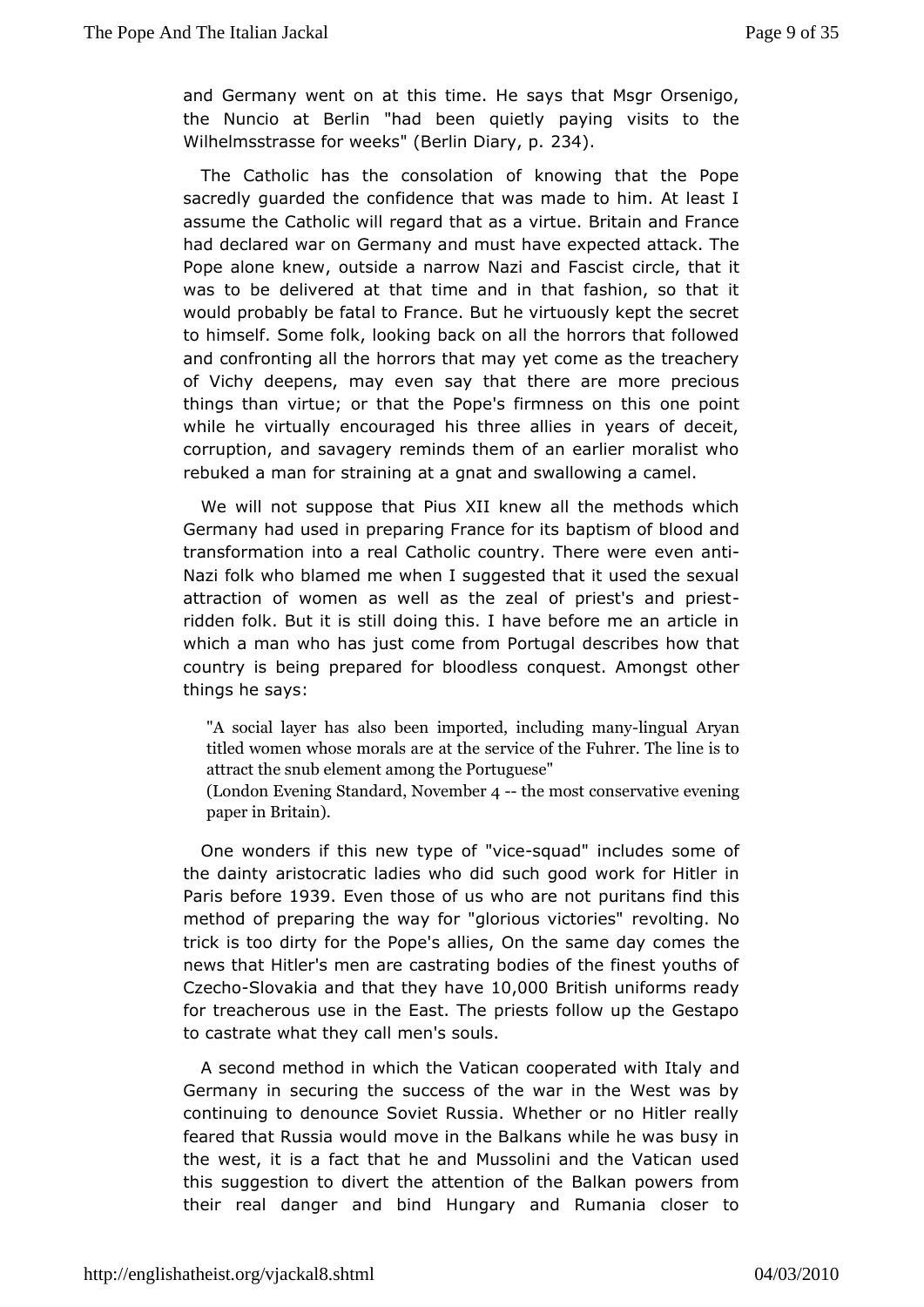Germany All through the wints 23910940 when preparations were being made operations in the west, the conduct of the Fascists was as crook been to decept and that of Germany and Japan. Mussolini bellowed about the urope acanof the threat to it from Russia. His people were sole meryly assured, a had been after the annexation of Abyssinia, that unless  $R_{\perp}$ struck ahlat they had to do was to make economic profit out Germany's war with  $F$ mdn Beitain. It was said that Italy even offered to sell planes to Finalmeareforubtade it.

On the other hand when Britain held up caemyming ships coal to Italy the Italian press was let loose in full fury up Perfidious Albion was said even to be at the back of the Ru menace and Rhusian seizure of part of Poland and Finland.

It is fortunate that we enot here to attempt to disentangle the apparent confusion of quaeter r \$0940 with Germany an ally of Russia on the one hamid sasmodinwithits bitterest enemy, on the other. We know now, of  $\cos\theta$  that the German agreement was a sham on both sides. The real traged it is that just, and honest, not to say friendly, approach to Russian on the part of Gretaatin and France would have prevented this postponement of Russeavsention in the war and might have averted terrible evils and fsofmie Eunropspe. Russia, it is true, did not consider itself ready 1089wbaut imeither had Germany omet the equipment which it would the in the forges of Europe pouring out steel and the fields growing for it from and to Belgium, from Scandinavia to Spain. A cruc factor in the whhorireble development is that hatred of Russia which the Papacy had dome revelman the capitalists to inflame in every part of the world.

In March, we saw, the Pope was informed of the plan to invade the West which had the eng all through the winter. We must assume that in the course out the heated area in the must almost which Ribbentrop assured the Pope that the German troops w be inParis by June he explained that the great barrier of Maginot Line, on Bowhitalin and France relied to an amazing extent, would be turned by amofin hoals amend Belgium. Whether the Pope was informed also brit the coming of Italy we do not know.

The story was put out, by ower of ushed ul anonymous purveyors of information in the service to fatt hwe he Vatican Mussolini at length approached a declaration of war on Franc Popewrote him a letter begging him to refrain (New York Tim June5). Professor Pliana observes that "if this letter is not another fiction like the metter alpposed to have been written 1914 by Pius X to the Empeurs driaf the Duce must have thrown it into the awe astebasket, for ond 1 Jtuhnee heroic gesture of striking the nation already defeated by Ger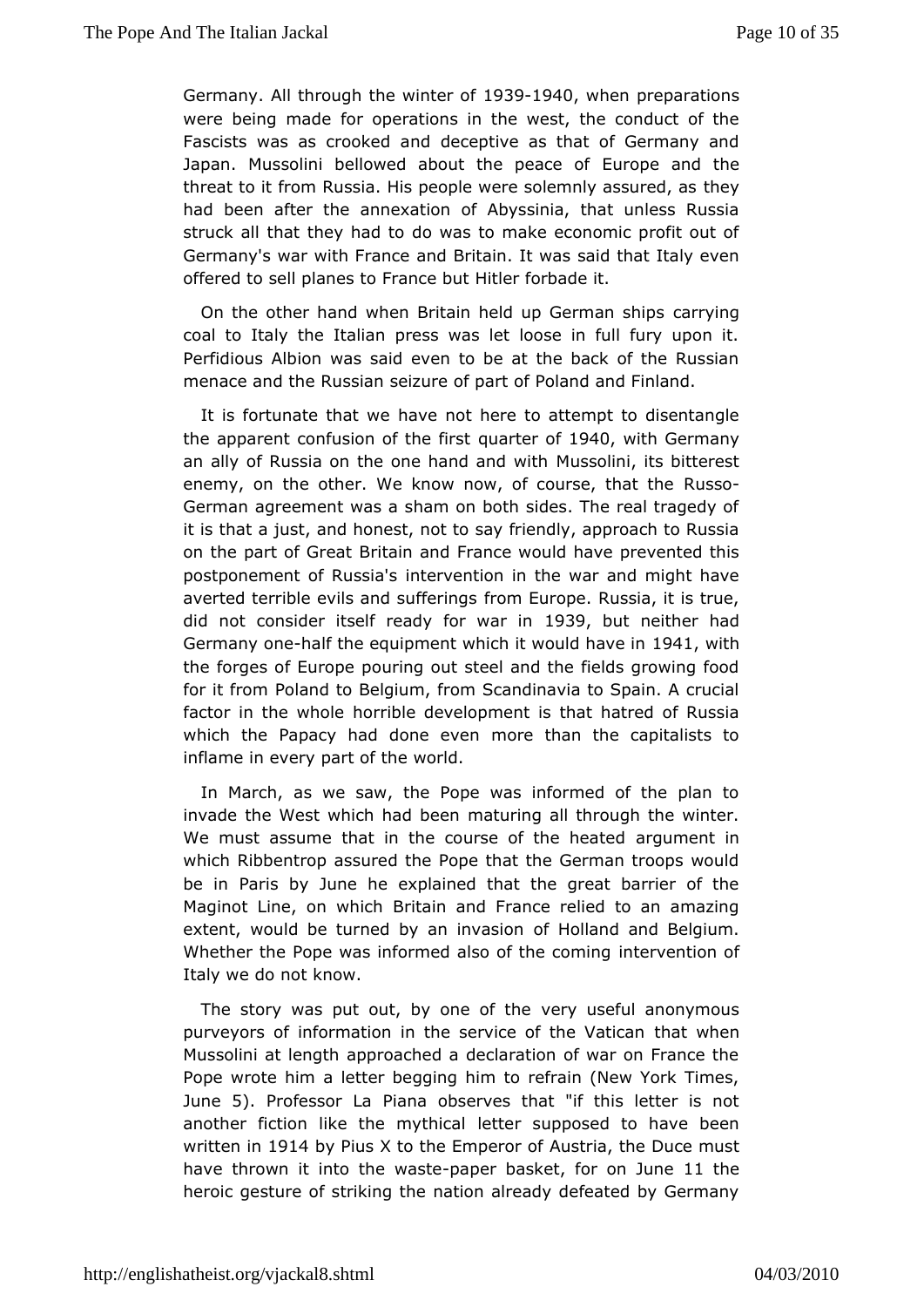wasmade", and the Vatican adopted "an attitude of completed and the Vatican adopted "an attitude of completed reserve". Therenehas been an official claim that such a letter was written, and just one am benth the Duce had shown how  $l$  ittle he respected the Pope's weistemens to by and successfully ordering him to discontinue pwbalishing British news in his paper.

But Professor La Piana (of Harvardt), e whilatting on im March1941 goes on to show whoaw ever reserve the Pope maintaine dior a week or two. let -mteh additian Church supported the aion of Mussolini with its usual enthusiasm. The American paper's wehp conduced Roosevelt's description of Mussolini's actible hand that the dagger plunged it into the back of its neighbold mot speak of by hoef the Italian Church. As if to excuse the Vatican in advance the Ro correspondent of the New Yo(dkun Eiln2) equoted from Vatican souree'ssemiofficial" this time it the em'she attitude and responsithid it Wabifcan are entirely separate from those of the Italian clergy taalminalnt Ceatholics". If there was one national hierarchy in the woshdichlayt awant rolled by the Vatican it was surely that of Italy; thænd talinantact, clergy were as strictly pledged as the Vatican never to take  $|$ polities,

These agreements of the Church to avoid politics seem alwa have the unwritten clause "on the wrong side". The Italian C went beyond bulk of the people of Italy, who notoriously di not want war, in cheleursiaglini, but, since the papers of France, Britain, and America coupob to enoteltice dreproduce the words of the bishops, that was safeinatendformenticteable in politics. But the Pope's words would probably be reproduc every country so he must keep "an attitude of complete reserv

OnCatholic theory, and in any case, bishops and priests no approve injusthian Pope's do, but I need only quote one or two  $in$  stances from Profes $\mathbf B$   $\mathbf b$   $\mathbf a$   $\mathbf a$   $\mathbf a$   $\mathbf b$   $\mathbf b$   $\mathbf b$   $\mathbf b$   $\mathbf b$   $\mathbf b$   $\mathbf b$   $\mathbf b$   $\mathbf b$   $\mathbf b$   $\mathbf b$   $\mathbf b$   $\mathbf b$   $\mathbf b$   $\mathbf b$   $\mathbf b$   $\mathbf b$   $\mathbf b$   $\mathbf b$   $\mathbf b$   $\mathbf b$   $\mathbf b$   $\mathbf b$   $\$ Archbishop of Gorizia exhorted hipsape corpalle lentene of several issued at thatoti"midet reverbent untis to the ever victorious King and Emperor and to the undefeated  $D^+$ mayGod bless and protect him." Cardinal Schuster, head of Italian Church, ited soldier's in the barracks at Milan and "distributed blessed medang tock to the Italian armies". The Civilia Catholica, which is muad mo as the as gan of the Vatican as the Osservatore, urged the solldiers lood"shed for the cause blessed by the  $On$ reling  $\mathcal{C}$  h, when France was prostrate in the dust, thirty Italian bishops gave away o the reaso forms their joy, and one that must have been very active in the Vatican. uriged the Duce to "crown the unfailing victory of our army" by taking then Hoffwom French and British hands and putting it, on the religiouts esside peund bis, they said, would fitly express "the harmony between the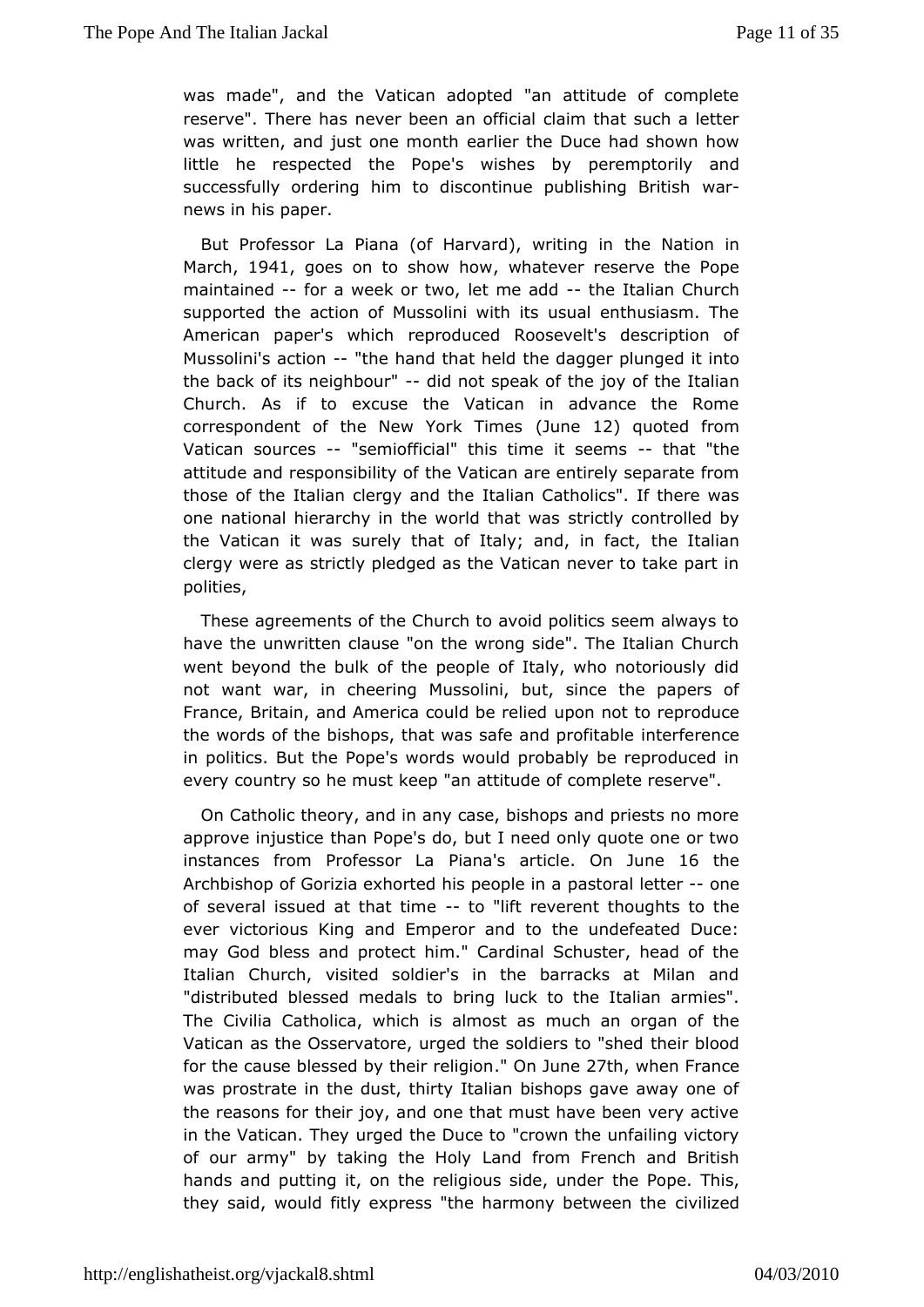people of Imperial and Christian Rome". The shrines of the Landare, I need not recall, almost as profitable as Monte  $C_i$ which was to have en, he thought, one of Mussolini's rewards, but we will consider the orine with the Vatican in the last chapter.

Note the reference lient tehre of the Italian bishops to "the civilized people of Imperial anrdomother is Timan rest of the world used very different language about their enthusiasm Mussolini's action. We should, it is true, not regard the v Italiameople as approving it, but the above quotations show t the Catholics tad f e and of Spain, Portugal, Slovakia, Brazil, etc.-joyously supported America and Britain the more Papal Catholics followed the Pope's e complete reserve" for every decent-Chaottholic about them consid**ehiesd atchat** alone justifies us in calling Mussolini the Jackal. Some write that he incurred the anger and contempt of Hitler by holdin fromintervention until France was mortally wounded. I prefer think that they ime agreement, but at Mussolini's suggestion. As a member of the diplomantion compesaid: "Mussolini does not want to fight a sick man: he wathts eyegsouge of a corpse." Some such language was used wherever tongues penswere free, and Craotholic.

To the last moment Mussolini hadhimsapmodached f craft and deceit. He continued to fool Brittaailnk s. White ht, raide May, Roosevelt asked for a declaration of his intention, he de that he had no intention of entering the war. It is true that Germany bowded country after country his press began to complain of the "ring othe astet that British command of the Mediterranean drew round Italy and hymen offorhate children, began to be heard. But Ciano, the Jackal's pup, thoughhe was fooling the British representatives with trad talks, though Chamberlain had now given place to Churchill probably no one was dupede. Glinning of June the World Fair, which had until that date been amedulation and other be was "postponed", and the sailing of Itaclan allinendrs was

And on June Romans were summoned not by blare of trumpets by cards, to come to the Palazzo Venezia to lister the final liedeld bared that "Italy has done everything possible t arrest this terrible which he had jubilantly arranged with Hitler at the Brenner a few r weekst must now face "the risks (!) and sacrifices" which the fwFincak needen easned Britain forced upon it. He added, as if he luxuriatded in lying: "I solemnly declare that I do not intend to involve other natio thestruggle" and expressly called Sulpon YGgoece, and Turkey to "tracketice of these words of mine". Witnesses say that the great body of the wpheoopwiere in the square heard him and departed in silence, and a glupcom steatity edBut the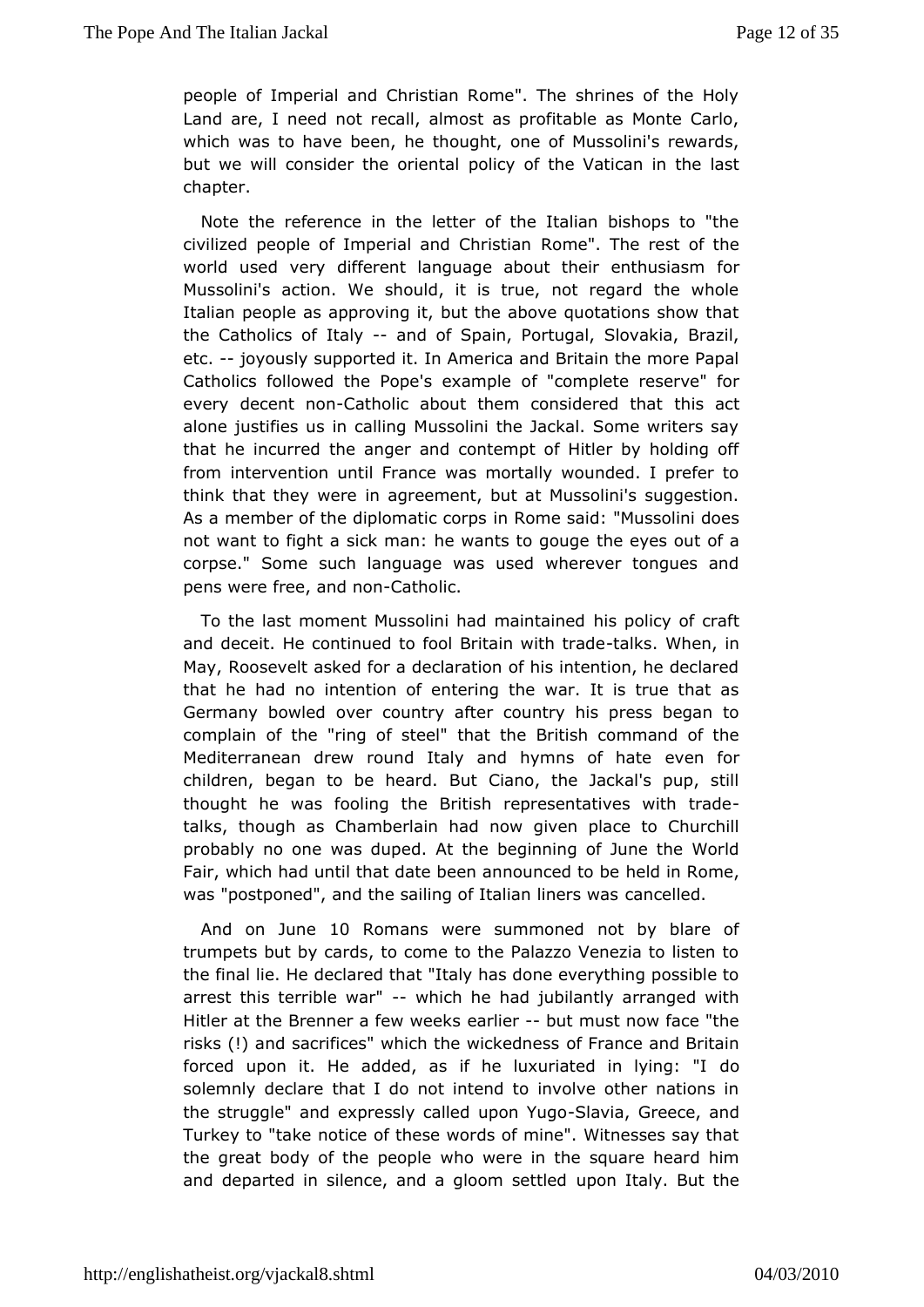churchells rang, and the bishops hung theogram subsecrated on the bublck of the brutal adventurer.

The Pope's "commelseet eve" lasted until Petain-slat firmly mean was held firmly by  $D$  a which a parading the saddle, and Catholic papers all over the worth  $\alpha$ , and  $\alpha$  as I quoted), rejoiced at the glorious state into whsolulthole Fhæmoec" had passed, if a little tarnished in the wings. Sociali Communism reemason and Freethoughtch for years to the deep conccfertmie Vatican, had ket pftthfs our fthe French people out of thew Chrheunsowhept away by the German flood.

By a sudden change which any no bae oper would have pronounced forever impossible a year earlien the government solidly Catholic, and decrees which transformed the country on lines offie Papal encyclical poured out from Vichy. It looked a England was sow wely doomed ven in friendly America the betting was against its shuanic vealed find the brutal soldiers who had effected this marvellousthe conterphoin Spain, Czech Solovakia, Belgium, and France had mab doeas to od their that they would settle the map of Europe and Germany domination 66 rita century.

With the recovery of France and Belgium the aVatican had, swish of the Germant sarbe  $60,000,000$  ad Cathollins to "goodCatholic-sinto men and women who must hide the truth in their hearts an (at the nding church, etc.) with their actions. Think of Italy, Spain, CAzuescth Selovakia and South America. What a miracle of -@howth Pacelli when the ssed since he had taken office in the Secretari a 0 209 OS bautoph tnwe to say, what a stupendous recoverpoon eChuer dhad effected by his alliance with Mussolini and Hitler? Can anybody doub view of thoust come of the invasion of the West, that he had i fact known in advancelent tahed approved, if not assisted, it?

Consider also the subsequeent of events in France. The Germans used the armoinstilictions, to whetch in had consented with an express, if childish, reliance on the "hono the German commanders, with all the treachery and bruta which were now o a nal part of their behaviour. "Armistice commissions", consisting ofinsorholifetis gestapo men, engineers, looters, etc., were sent to every enpeant of the empire to prepare the way for the occupation which they sworn theyd not contemplate. They plundered France, down t its do-whobs anwathtaps, from Metz to Marseilles. With mocking courtesy they paid a perior the silks and scents and wines of which they stripped the means of and to their wives and friends in Germany. They appropriated half foodsupply, cattle, and poultry and, while they gorged on the told theal-fstarved women and children to apply to America or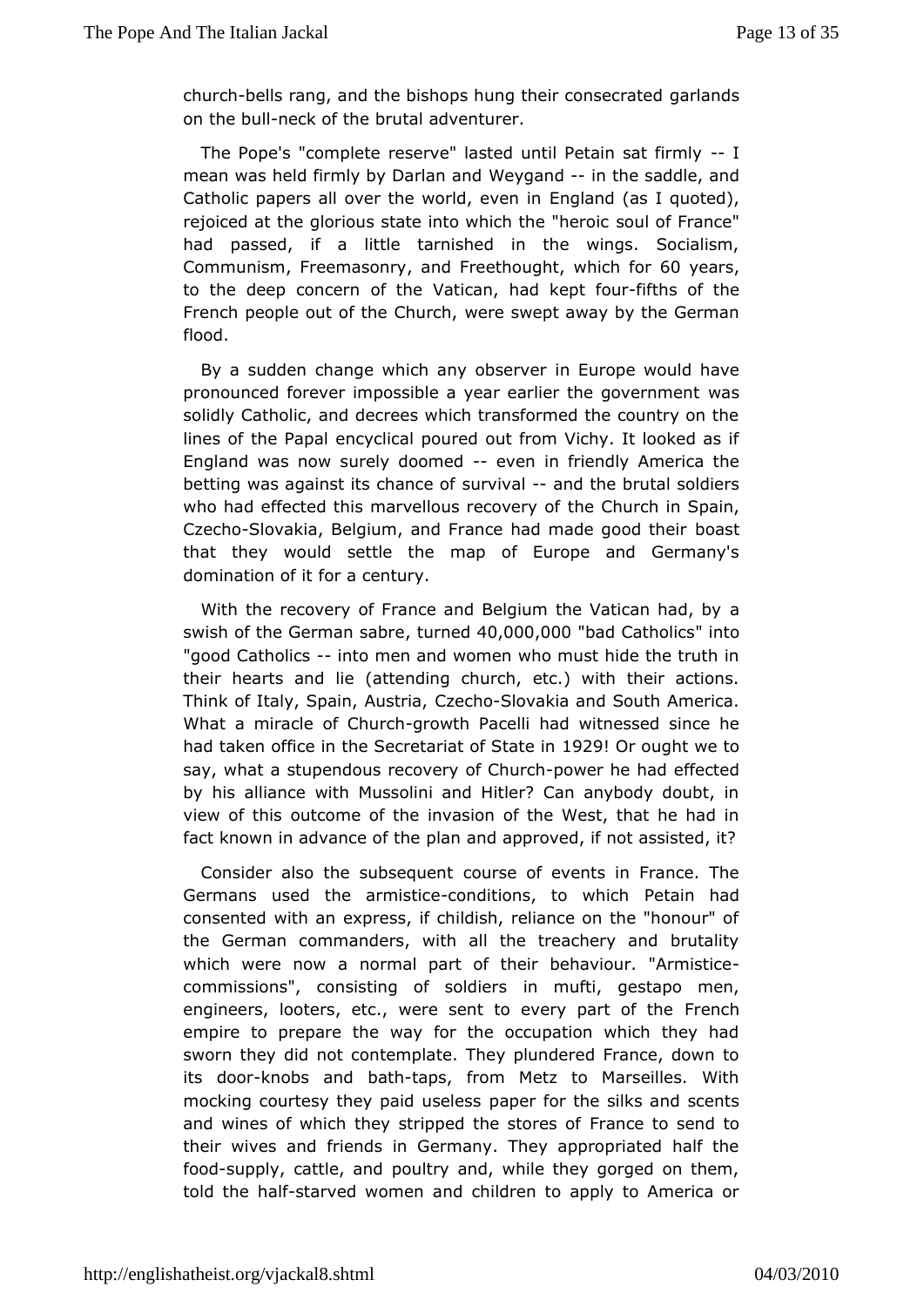draw upon French Anfrodictahen toGo0kpercenith addition of what was imported. They broungulm beast of their own women and children to feed on France and to laugh at t humanity of British bombers who would spare French civil towns. They mpelled the workers, under threat of starvation from Belgium to Bordemaake trounitions for use against the only nation which was trying them.eliver

But perhaps such matters cannot concern a Pope whose mir occupied with higher things; though we do seem to have heard him sending, en it suited the interest of the Church, Red Cross supplies to the East. I s will the Germans do? They applied in te-fiold force that brutal and dimothroimeal of Prussian militarism, that ten innocent civilians musd nbee whole red if is quilty cannot be detected. The world was deeply stirred by batches of murder in fifties, but the Pope and the French bi were silean;d the pr-iredden Petitin was content to appeal to the French peopletdp these criminal outrages against the troops of occupation!" It is werget that usual unauthorised report that the Pope protested throun his Boardin ve have grown a little cynical about these reports.

The Poped the French bishops were still silent when Germa pressed Petain to ttehær oonfe rag of "honour" he had kept at his surrender: his vow that heever ould nder any circumstances hand over the French fleet oAfFricanch ports in for use against Britain. Petain's Catholic colleagues are in fa it, and the prelates, the guardians of the honour of Catholic F are not terested. That is politic's. As I write the news comes a number of ctohmemon priests of France are stung to attack their bishops for their coopweithation is corrupt and cowardly gang at Vichy: a gang which, with collean to a ation, uses every device to spread hatred of England and malyeisoon crown infamy by causing the ugliest and most revolting of all the outgrowths of their policy: war between France and Engla Already Muswimiters in Turkey are commenting with cynical disgust on the prospecste ewhisc to them to open, of the fleet of Christian Britain and Americathe where twith Christian France in the Mediterranean; the  $\beta$  hous providend farance spending its blood on behalf of the power where has always its bitterest foe and under its present rulers is sworn to ann France! In view of Hitler's repeated words about France and he is actual bliyng in Poland and Sil beraktion one would very seriously expectashteation of Frenchmen on a ghastly scale when the war is over. And these presonte his policy of "complete reserve" and permits (or direntts) haits ob adck in France to support cordially, because they are useful to Church, the miserable or stupid Vichy gang who thus betray high Honof roance and the first principles of civilization.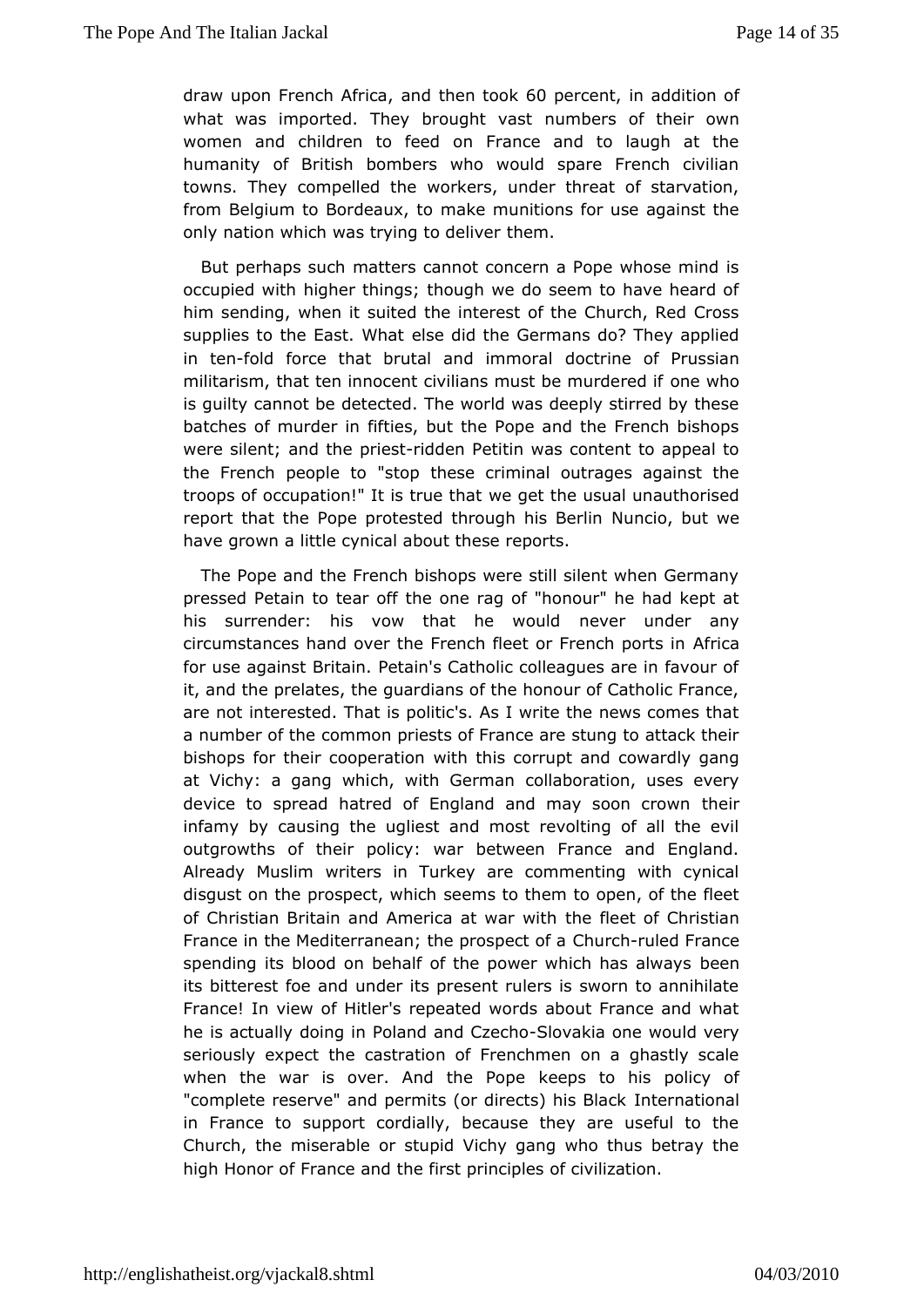# **[ChapterIII](http://englishatheist.org/vjackal8.shtmlChapter)**

## Greece, Not Being Romanist, Fights

Mussolini was trobublehde disqust with which the better elements in Italy itself regarded ndusctvine regard to France. His servile press attempted to caxnequasing nitolby a lies about France and Britain, while thoughtfulinolk still had i their minds the treacherous negotiations which he had Ci conduct wBthitain until the last moment. The Black Internation of Italy applaudead cthiws ith their customary fervour, but we have the assurance of one is night at rankler another that the urban and bestudeurcated Italians loathe hilmis and entanglement with Germany, which alone now saves him fr destruction. Fthoum year in which, for a heavy bribe, he sacrificed his convictions be an to uthe hased liberties of Italy to begin the destruction of SothealCshourtoh, throne, and capitalism he has brought misery upomanhde beautiful

That is not rhetoric. It is a cold summary of the statist published by the Italian government itself year by year and i in any gomedferen-book to which we look for a more reliable estimate of a cousnot cy and economic health than we are likely to get from political Tphaenytishow that Italy is a land of poverty staggering under a stupe mdeus allode bof

Two things only, apart from debt and crimoer, ownahm boast of in Italy under Mussolini: the Church and the Army. The Churc incalculably more power and much more wealth than it has ha any time sim 8 0 Through its cooperation with Fascism it has acquired a supremacy whedbucaneyd Italian ble9f2o9e would pronounce, whether he was Cathadolis oluctrely not, inconceivable in modern Italy. It's medieval Canon Law, whic regarded as dead, is embodied in the civil law and it con education. It sheæsn the deadly enemies against whom it was fighting a losing b-attilbeeralism, Socialism, Communism, Freemasonry, and Freethofaght under bheo-dripping fascist axe. Small wonder that it loyally contracts out the service which it signe  $Q_0$ -ino use all its influence to keep the Italian people obedient to their Fascist masters.

You may have not ittled indications of secrecy, of hidden motivation, in those referentiests to and American intrigues to get Italy out of the war thato occasisce reasily in the papers. This furtiveness does not meanindervatheandal capital wants to be sure that Socialism will notlinassley Cardinal predicted, succeed to the power of Mussolini. It means American aBrudtish Catholics fear still more the consequences the Church of suehobution. In no other country in the world can Socialists chant withisdtone poearl sincerity: "Our Flag is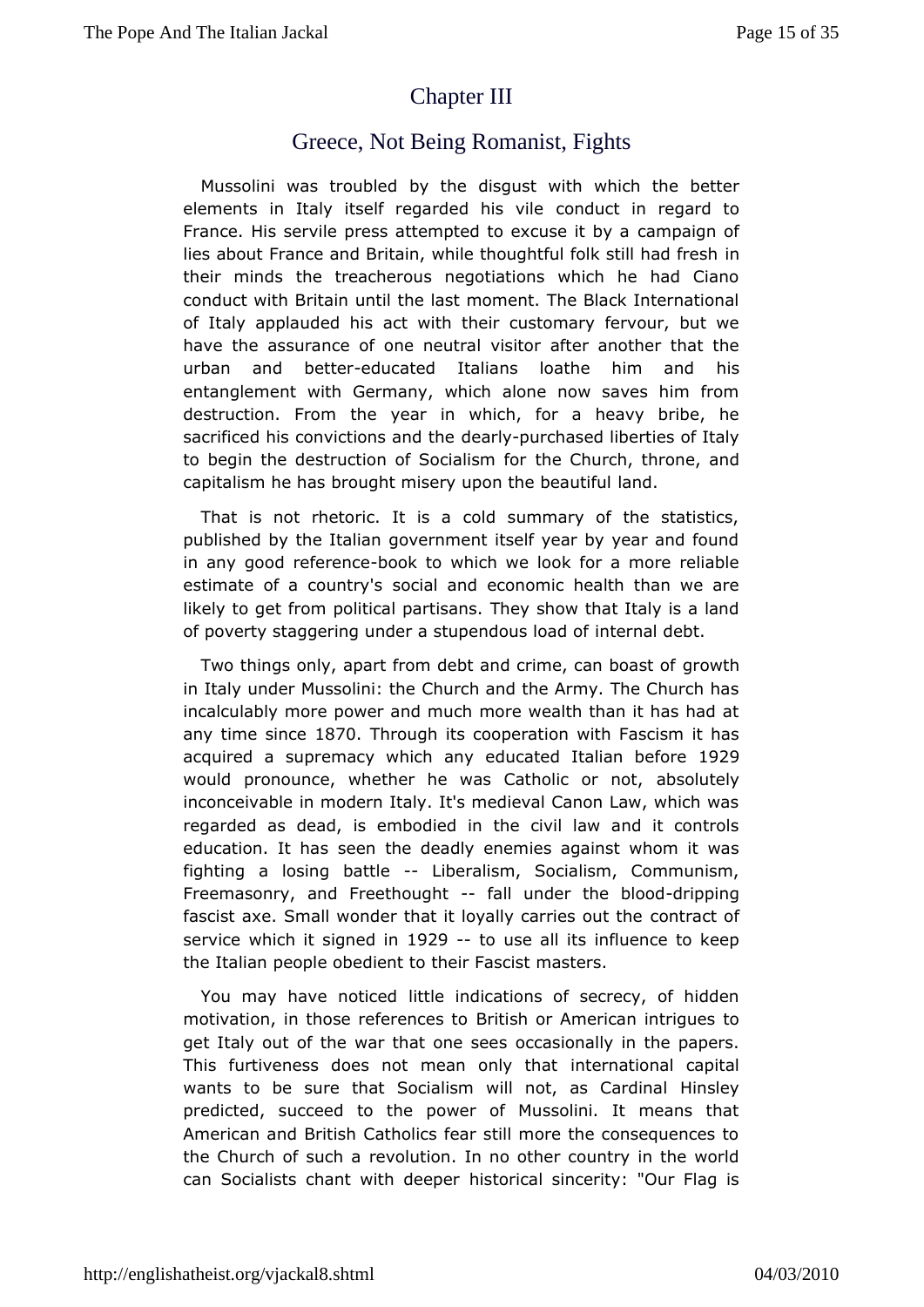red with martyrs' blood." Some dabyethey wincakyed as to retaliate. You see, they are without "the linge shart aints of

Mussolini thought that he could disarm the anger of h freethinking Fascist follower's at this restoration of the me powers bife Church by making Italy a formidable military nation and restoring the Ecompane. The second line of his original appeal to the country, **after othack** to destroy Socialism, was that Italy had been scurvily Meesaied eat because the other powers regarded it as too weak to givlen apnovinttropul bflaect it had been treated more generously than its as ervices in the war merited, but Mussolini soon found that if you roar a lie enough has the accents of truth. He has spoken and written praise of waany war-more crudely than Hitler and has demanded floods of babies to anrankiee sqreAbatt that he has any military ability. He never led anythwinton bound gae hosob against a weaker mob. It is a fiction that he was wounded in last war, and, while Hitler can certainly boast that he led the of the Nazi march on Beel winn if he has to liquidate any man who recalls that a hare at the first ushotinity and  $\mathbf{v}$ remaine 2d00 miles away from Fatshoeist march on Rome, until he heard that there was no shooting. a to a we use timinge with the throne and capital, had put him in power, and he set to drain Italy of its scanty wealth to equip his invincible legic

It isone of the most pathetic chapters of his story. In the democratic days we eensed to argue whether a strong man would not rule the state, betteran hy haven a direed some of us were willing to entertain the idea thawtpualtd lbest, ohee effective in the military field. Italian soldiers are as brave but somehow they have written a sorry page of military histor

Theywill hardly boast of the conquest of Abyssinia, whi reminds us of a sqquand moeth firing into kids on the streetwalk, especially as the upshop resentothe -shalf ved people with a desolation, and now they hawatlost Spann on a famous occasion they fled like rabbits before the Spanish In Albania they were even worse humiliated, and on "Our Sea, Mediterranean, their ships scurry to port at sight of an ener has become beethat the Italians excel in each rotspeed

They wait until Fisance egony to declare war on it; and they then learn, when they asks hoar ethoefinthe loot, that even the Germans have a contempt for the achiliteathat Mussolini has created.

So Mussolini, seeing his demoassichaof Savoy, Malta, Tunisia and the Suez as far as ever fromsbeing basisfied, new empire of sand and rock slipping away, decided to star Greece. He proceeded loyally on the lines of the New Order New Chivalry. saw that when he attacked Albania he gave a most solemn assurance to the a G rheek dsid not covet and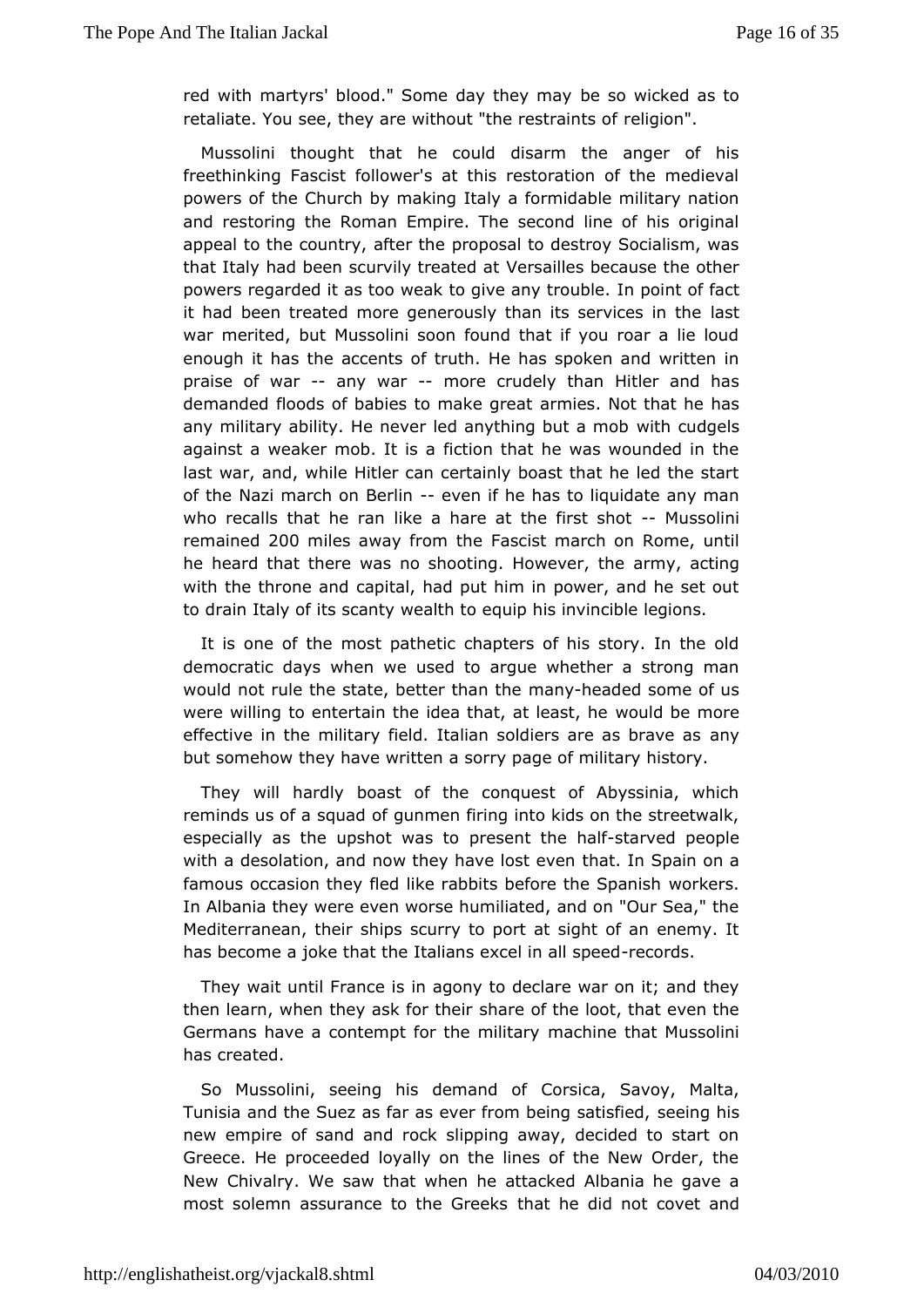would not try to get a single square tmeritetoorly.their Septembet 1939 he renewed this assurance in a diplomatic correspondence with Athens. But after his cowardly attack France and faibure to get a single advantage from it he had to find some way of rebis rping stige. Some writers suggest that he was jealous of Hitler and swhaomwetch ato he could win glorious victories without Hitler's addowidelesshbephad some such jobela he met Hitler at the Brenner 4 and October quite certainly discussed with him the war he was to begin three weekster.

In this age of "invincible might," when you want to smooth wayfor the legions as much as possible, you do not "declare  $\cdot$ Some think the attis a practice of the Age of Chivalry, the spirit of which has beeuefinocated by our modern skepticism and materialism. Rubbish. The Midwollnee Aagetsme of equal treachery and bruital witays in that dreia exchitation that nations used to give each other warning that they were goir war, and it is precisely to the standards of the Age of Chi slight and ulterated with Nordic thai bounnay give three hours' notice, during nitghlet, that it is openintigh aftiroeur Clerical Fascist age has returned that since the Italian people themselves had to be prepared gown unsissol piness to belch journalistic fire at the Greeks and w'atthecotvies" thee Greeks were committing; and as the Greeks had not at that any idea of the ease with which they could sweep the Ital before them the envously disproved the lies and tried to disarm the wrath of Italy.

Therewas considerable strain but certainly no one thought war when the It**a**liimainster at Athens sent out invitations for a very festive reception of menistellers and foreign representatives at the Italian Legation Coont ot bo erraight of

If I here go into detail a little more than usual you v understand what sort of thing it really was that the Ital  $archbishops$  bairs dops boisterously approved, as usual, and the Pope did not recogniessee ravaing of censure. The dance was in full swing whæt m2:30 am., the Italian minister politely explained to his Greek guests that he mfworstalmeahvoeuthem All the Greek ministers were present except General Mataxas Premier, and, as the Italian minister was absenting himself deliver a virdealaration of immediate war on them one will probably have to search elcoenry timistory to find a parallel to this infamy of the Pope's ally.

At3 a.m. he presented himself at the house of General Meta and handed himaltimatum, of the kind Hitler had several times delivered. It reaffirmediesl at the ut atrocities and said that unless the Greeks accepted this hoahnad regoder certain strong strategic positions" toof tithee iAs ban" iby so a.m.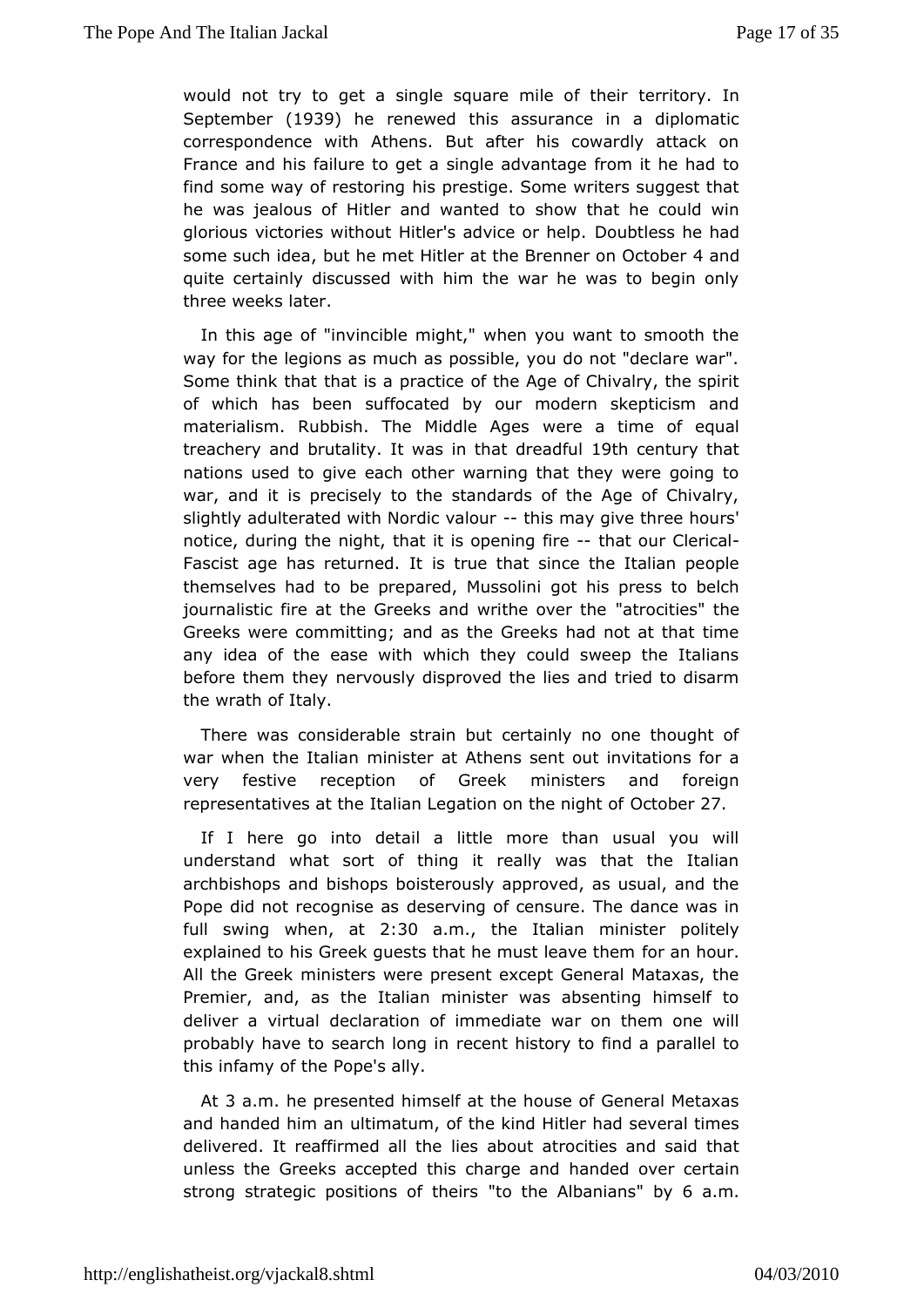(three hours later) they were at war with Italy! When Meta asked what tese strategic points were the Italian minister sa that he did not know.do Thusincible legions, unlike effete democracies, begin their wars. To the Gime we assession which was fully prepared, began at once; and the wheleidede world when, three weeks later, they heard that the Italians had t swepout of Greece and were making for the sea.

It sounds, perhaps, cheat he rio say: The Greeks, not being Romanists, fight, I am, of coursmeainthy inotinidate contrast with Belgium and France, not foolishly sugget the that soldiers are less brave than others. But there is another asp thematter, and it concerns us here. The treachery of Belgium France was, sww, mainly due to a few languly Roman Catholics who are, to see ay stihe in very good odour at the Vatican. In Greece there were CracthRobimosamin positions of influence, and the support of the Vatic**an was senderely** of the invaders. There was no Petain or Weygand to recomm theabject surrender of the Greek army, no Level to corrupt politicians iannd thee them to listen to the traitors, no Darlan t present the bitterest cefneting country with its fleet, no cardinal chbishop to murmur to the soce apilles it. So the Greeks fought, and with a heroism which tshuorsperioled even us who thought we knew them.

It will be convenient to re et atione anthee policy in the East for adequate treatment in the last cbepkerbouft tahifsew words must be said here about its applicatiomato Greece. The Christian body in eastern- Enorapoley, east of a line drawn from theadriatic to the -Rodissinan frontiæmd nearer Asia calls its"@Ifthodox Catholicism" and, whereas it used to be rul by the Patriar Chonositantinople, it has broken into a number of national Churches (SerbRuBnu anguan, Russian, and Greek). The name itself suggests that, as lateers, halle sceheurches differ from the Roman only in trifling poaimeds ionf foboodtrine consider themselves more orthodox than

the Roman. When l'tsialying" I speak of course, as an Ishmael. The chief point of **w** hifteer esticles, passions to white heat and has led to the shedding of mwuhcehthbelrodelsus (who foresaw 1th  $0$  years of bitter  $\phi$  dindlict did mean the Roman bishops, when such a thing came into existence, to the wholehurch. The Greeks repudiated the claim as soon as was raised in the seadundy and have repudiated it, on every note of scorn, anger, and disdmade, A wearduring the whole period there was a corresponding eagetron besing tt Romme into subjection. By centuries of experience the Vatican know argument is useless, since its claim rests on a tissue of lies has adll times looked to national disasters to compel the orie to compromwsth their faith.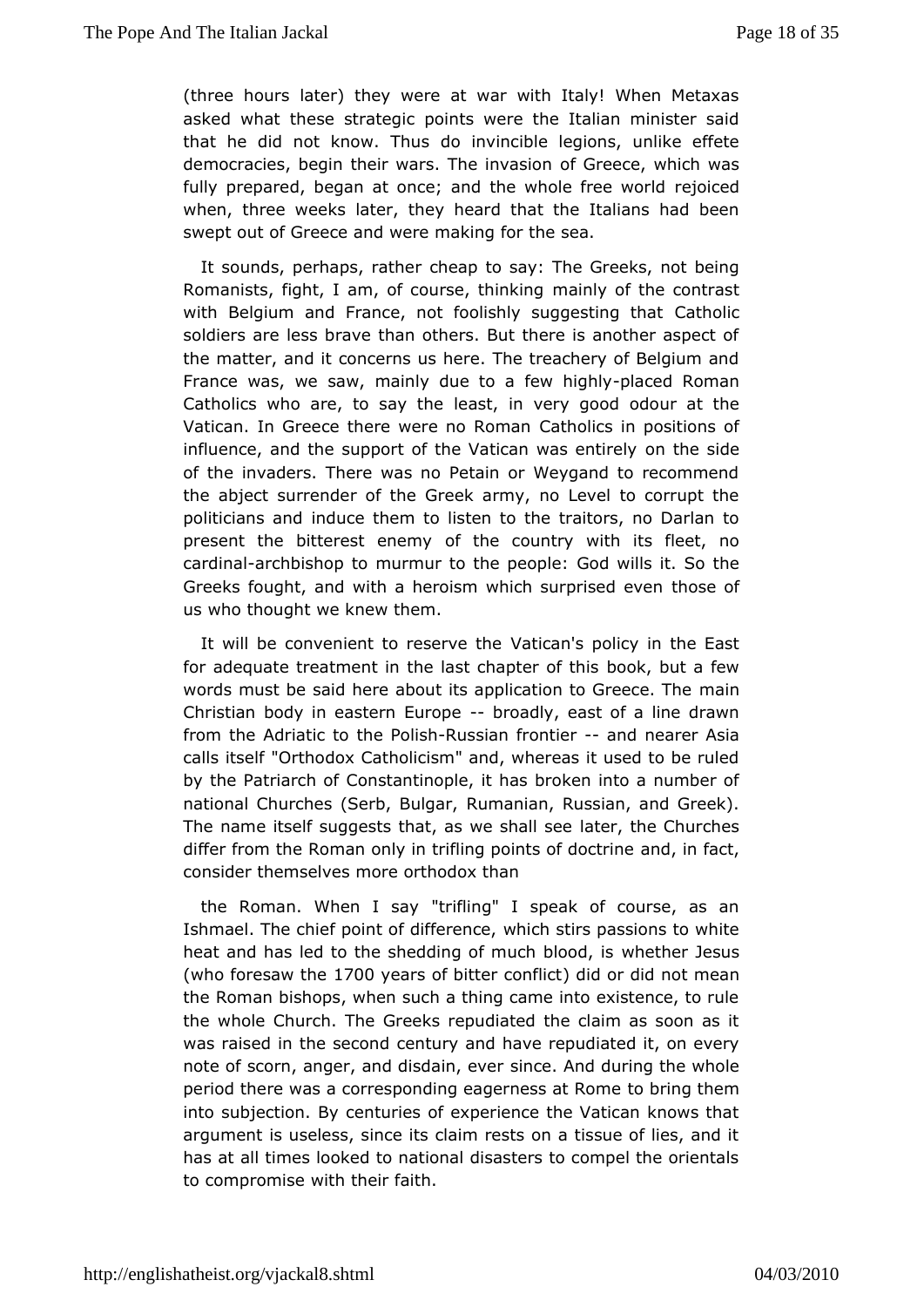We moderns are inclined to regard the sime  $g$  as follies of the Middle Ages, like astrology or occultism, impatiently ignore them, but they are vitally relevant to question of **B** haeck International and the War. As I will show later, Rome has looked East theore covetously than ever during the last half century when the heg doewntohc roaftic element in the Church owing to its position in the United St the British Empire, Francenazind Germany disturbed the essentiadhy ental mind of the Vatican. I travelled extensively Greece about Seveynet a responsion and noticed that the French, who were then cooperating closhedy Vwaith an, were surprisingly busy with indirect proselytisbrac Ewendin very Crete French nuns had opened schools. The kind of education gavewas, of course, ludicrous. There is in Candida a museun quite exceptiomtælrest but when I ask one of these French educated young women whereshie wsaasd: "What is a museum?" It is a pure Greek word, and she haald aived within mile of this famous museum all her life! The whole purpose of education was to inspire respect for France and the Roman Ch

How therench, under the direction of the Vatican, lost all ground they had gaunaed the respect of the Greeks into hatred, and made way for the Genemipaimsg, this Turks to defeat the Greeks I have explained on steawhim engele was at that time under an International Commission. The Turk troops were fenced off a score of miles away, and Constantin without asgrt of real force or authority in it, lay open to the large Greek army whawh pireparing to march upon it from Adrianople. But the Vatican swip as a guide to the Adrianople. Greeks taking over the ancient metrop Christendom, tal as this would have given the heads of the Greek Church commandiposition, in the Orthodox world. At this time, we mu remember, the OrthCchducrxch was in ruins both in Russia and Turkey, and the heads of the Greweek e Charchager to reorganize and control them as the Vatican was.

Such was e situation in Greece before the war. The Vatical French treachery had the addereeks more bitter than ever against Romaned in1940 there were only 345,000 0Roman Catholics in the entire popeu,  $3a0\log 0.0$  . The Vatican now looked to Italy to promote its ambition to secure religious c of the Easted its interests so closely coincide with the greed the Fascists that weet as uerprised that in this case we do not get even one of those una**athiom**iszed at the Pope sent a letter of protest to the King of Italby allsowe the achery of the attack on Greece. He very studd hously said

I am not in these booklets trying to drag in the Vatican at  $\epsilon$ step. There is no need for straining the evidence or stall suspicions. Wwheentell all the facts, as so very few papers or writers do, we find thaits the tea section of the world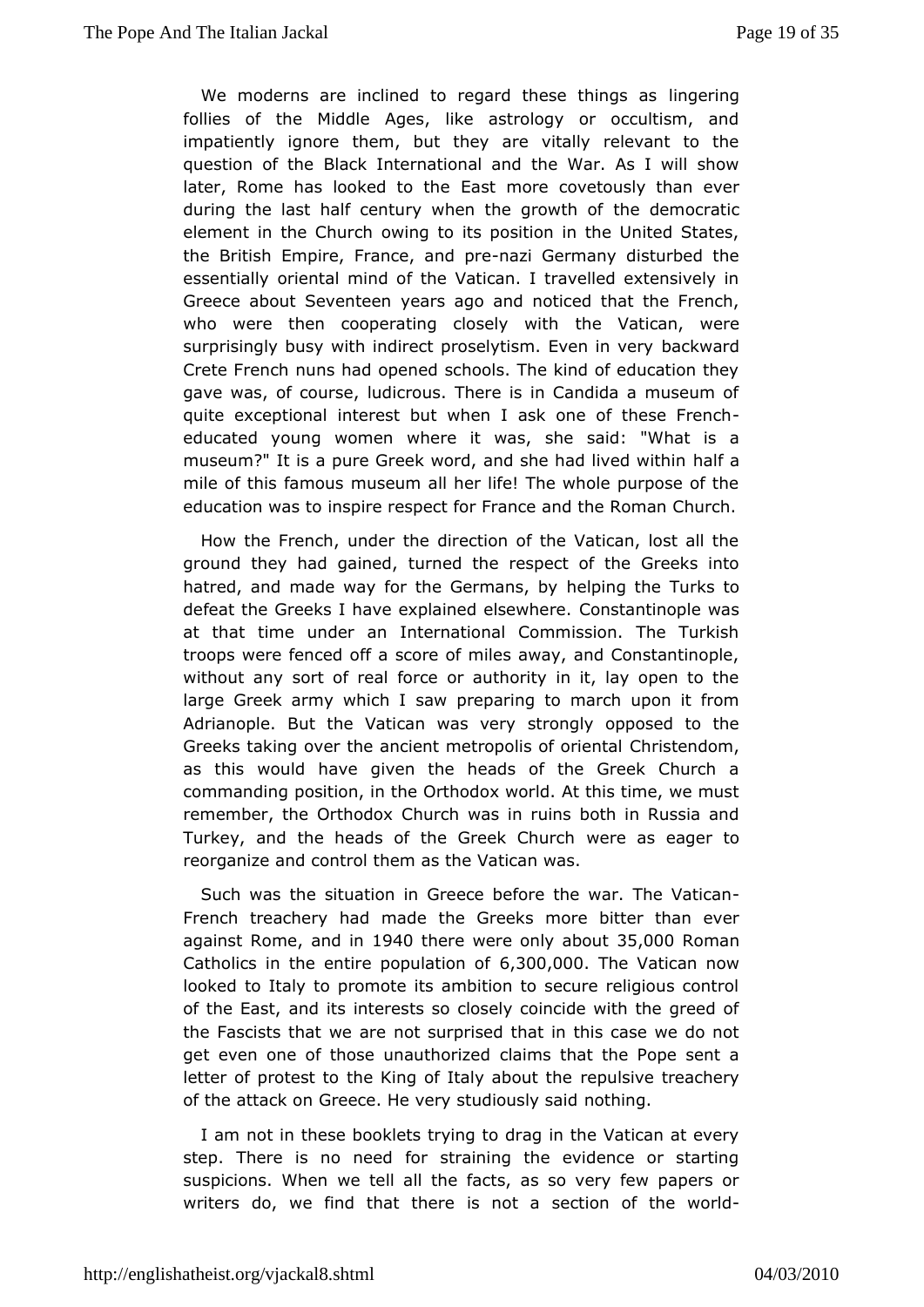battlefield in which the interests  $\boldsymbol{\delta}$  to the Papacide with the aim of the brutal aggressions of the simple in That is a and easily proved. The recklessness of procedure is on the part of Catholics who ask us to believe that, while there is in factorate. coincidendae Pope is far too austere and mindful of the interests of civilization dtwantak  $\mathbf{g}$ e of it. We have seen the opposite in every chapter.

But the howe Mussolini and the Pope that Greece and the route to Egypt and the Easte coordidited without the intervention of the Nazis, who would maisnetuss nuttalls take the spoils, broke against the splendid spirit of the Greeks November 8 Mussolini again summoned the Roman people to the Palazzo Venezimco annedd to them that his legions were marching to victory. They were, as sall of the e world knew, marching - and very sma-r-tilmy the oppoditection and were beginning to lose even Albania. One wonders whahta puppeun edhave and how much the-twagleddy might have been shortened, if theYugoSlavs had joined the Greeks at that time and the Briti had moved moweiftly and generously to their aid. A splendid barrier of mountains stfrom the helde Adriatic to the Aegean, and what the Greeks, Serbs, and wBtthit insom plact a tively weak forces 941 shows what might have been done while the Greeks were still fr@40 in

Am I going to drag in the Vaalsa h heere is no need. It is impossible to ignore its work whem ly other constider it was the Vatican, acting, through the Catholit the Croats and in closest association with Mussolini, that prevented, or played important part in preventing, the un**Sthavoia**, Ywygoch, after the expulsion of the Geprimo an Regent, was effected too late to save the cothrattrywe shall see in the next chapter, but a few words must be said **baset conneduct of Hungary and** Rumania- and with certain reserves we Boulgariaadd which enabled Hitler to move gigantic forces to the very fron Greece and YOulgaoia while still protesting that he sought only t maintaineace in soeuat stern Europe.

Hungary, which has saddened it's fawd mamers, count myself one, by licking-boots of Germany and lying down to be trodden on by its troops in their treacherous march east is in effac $\mathbb C$  atholic country, and its Catholic hierarchy has be for some years ind thest touch with the Vatican. It therefore lays no strain upon our jud giment evticlence of Roman influence on its rulers.

The Magyars, a exetrivenable people and superior to the Rumanians, Serbs, and Bulgarians by abbeoimption of Austrian culture, are, as everybody knows, but Asiatic origin their subjection to Austria during centuries enabled the Roman Church toapture most of the minics, at eis trucenly65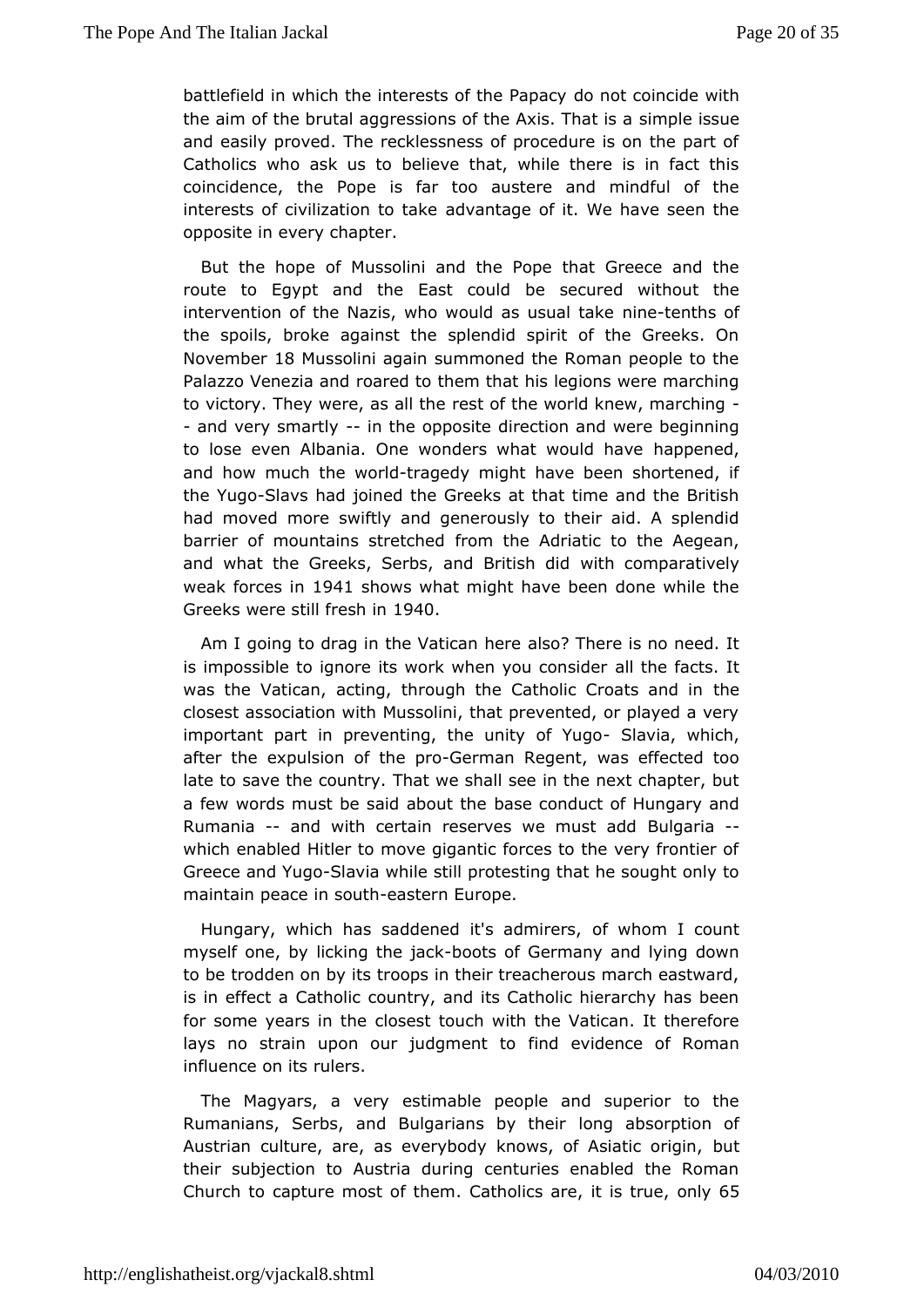percent of  $\phi$  be ulatidonut Protestants are  $\frac{1}{2}$  one lnce. not only be used as a reading the condition of  $\frac{1}{2}$ that the Catholic hibas rahmost a monopoly of ecclesiastical power, and this is significant that is latribly overwhelmingly religious the vease 37the Church held relational reflectional festival at Budapest, and Cardinal Pacelli pwestidion, person to The fact that it is an unusual honour for the Papal Secreta Stateo make much a journey shows what interest Pacelli had the Church's polibaticountry, and not even a more solidly Catholic country ever rece Pope's the epresentative more ceremoniously. The dictator, the fleeHestshyadmsiral, Protestant, but he lodged Pacelli in the royal palace, and foreign correspondents commented on the cordial friendship ensued.

It was the time when the-msimodpelde Mussolini's belief that Hitler was leatwing im the control of Austria, Hungary, the Balkan countries, and the Wearb Ee arst rudely disturbed. Hungary, which had followed hisdicated being had for years looked to him. Now that Hitler had anneaded Austria reconsidered its interests and drawn nearer to Germany; and German Pacelli was, we saw, pressing hard at that time for eve-closer allianderthy dragged his country into an enthusiastic cooperation with Gedmastry dinict the of Czecho - Slovakia; and the Vatican, we also sain, tew as tequianlly that shameless outrage.

For historical reasons in tam wholtclenter here the Magyars hated the Czechs as much as the Ruls as in and they would need little persuasion from Pacelli tordadosw open their rails, and river to the men who were going to crush Bolshevi Russia, hich was the ostensible aim at that time of Germany thrust eastward. hTalted also the Serbs, and in this case no one who has travelled from  $B$ u $B$  applement over the immense fertile country they lost to Sestymapathmizenil to with them; though the chief guilt must be allotted to the Vers Conference. When, therefore, Mussolini so pitifully failed campaign won Greece for Italy and the Vatican and Hitler proposed to shift his vactmone suffsom Framode foreigners had hailed the miserable Vichy Ignuadulp the Cannes Catholic Magyar-sthey strewed his route with flow ween satally cannot the Papal crusade for the extinction of Bolshevism in Russi opening. We will, of course, not forget that Horthy and his supportewere just as anxious for political reasons to see t central shrin Soctialism destroyed and that they have made great profit by their alli $\mathbf{\hat{s}}$  meromanith Yet the coincidence of the interest of the Church of Romanearanod nitt sposition in Hungary must be equally recognized. A few clypes are sofafter the the last war, travelling through Hungary, I found the Magy lookingo the British more than to any other country in Europ German gold eacnodesiastical intrigue have changed all that.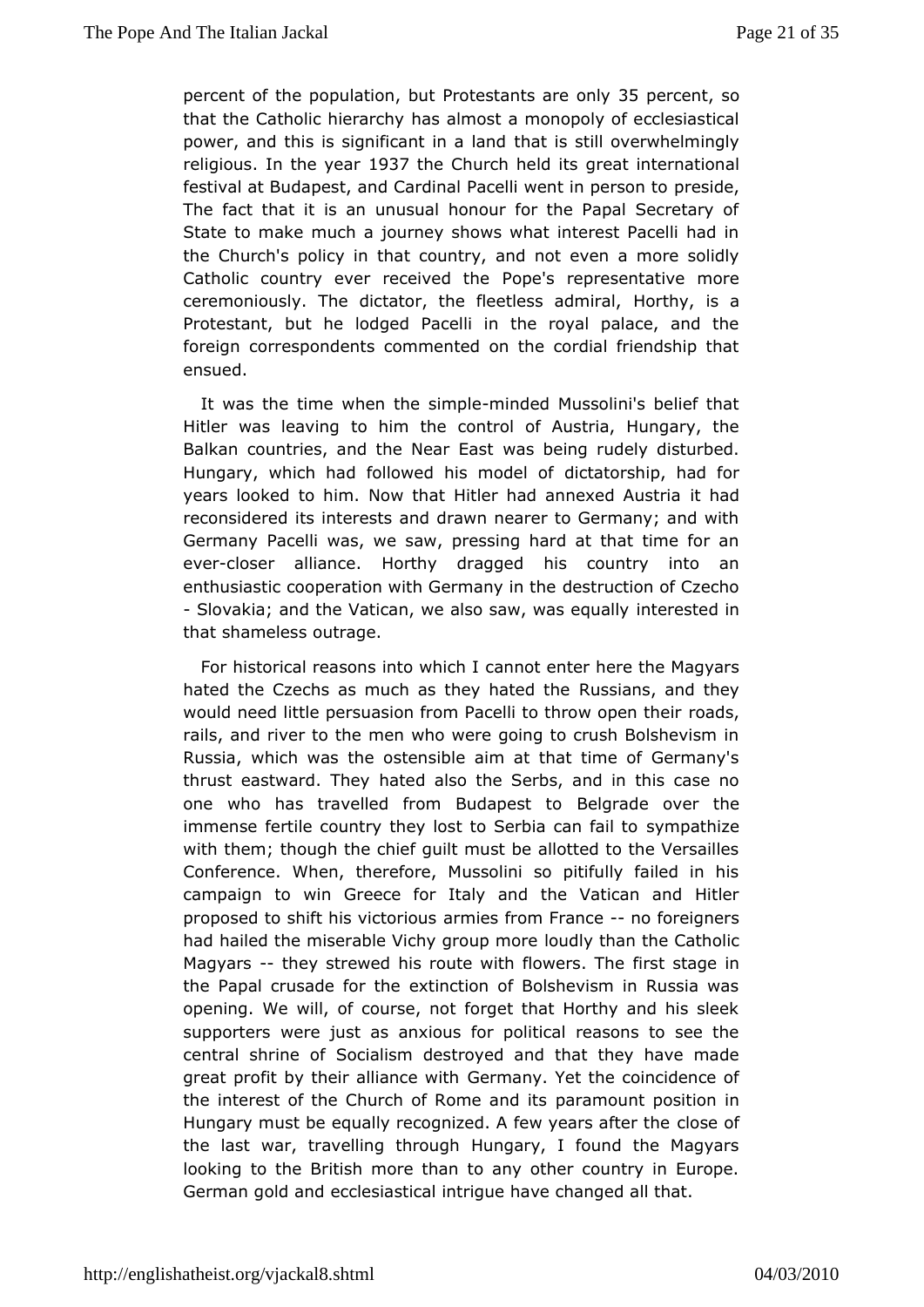Bulgaria and Rumania lihk ave Greece, very small and powerless Roman Catholic : m4i 5.000 t0iens 6,500,000 m Bulgaria and about one milli $\mathfrak{so},0$  @  $\mathfrak{so},t0$  of Ruman Whacher than80 percent of the inhabitants of each country belong national branohethe Orthodox Church which broke away from the Greek Patriarc Comesteat ntinople in the nineteenth century. Their interest from ourvpewpemet is that they are sections of that vast world - Pfapaan ti Catholiculism oh the Papacy hopes to control through the victories of Hitler and Mussol could quote evidence from the Osservatore that there was n activity Poutmanian and Hungarian bishops at the Vatican, but  $v$ will not be temptexchagerate their influence.

It may not be without interest to the peoirnetader that the Black (Orthodox) International in Rumania quite Bausigaria is bad as its Roman counterpart. In both, countries the priests beensilent while, in the last ten years, the freedom which people had wonthby revolt against Turkish rule has been strangled by Fascism, and igreath bolder of the clergy are as gross as they were in RussiaR doved burteiotrhel liked the Bulgars better than the Serbs when I moved bamhongst them, the face's of the peasants in a crowd in which I was packed holiday astell vivid to me in their sheer animality. We hear of clerical protests and the appalling outrages these Bulgar peasants have committed illagtes they have taken from the defeated Serbs and Greeks. For dehcandees gitcheeny, unrebuked, free rein to the most-waclehtparstseins and religious hatreds.

The leading authority on religion in thiws opladet of the Stephen Graham, himself a devout member of the Church England, whhas tried for years to outstrip Rome in getting reunion with them, assures us (Stephen Graham's News -Letter, July 1941 that the Rumanian priestgrase as those of Russia were in Tsarist days, yet that they wedetheir people disgusted with the politiwaluld almost say Romanist subservience the higher ecclesiastical authorities. The picturesque Carol adoptedomFalstails am line1s9 38 and Nazism of the German type or an iron 1940ah ey, in demanded and got the support of the bissagss. Graham

"Both clergy and laity were angered than ds udbissiel and and by attitude of the higher ecclesiastical mad do ine idsstration to the government, which, indeed, reached such unachpoint that the Church approved from the pulpit terrible murders and horrors which unknown hitherto in the political hist $\mathbf{\hat{s}}$ y of Rumania"(page

The Rumanian Church had so strongly supported the murder Iron Guard that the blackguards actually pressed it to canoni notoriouCsodreanu! This passage is taken from a religious ne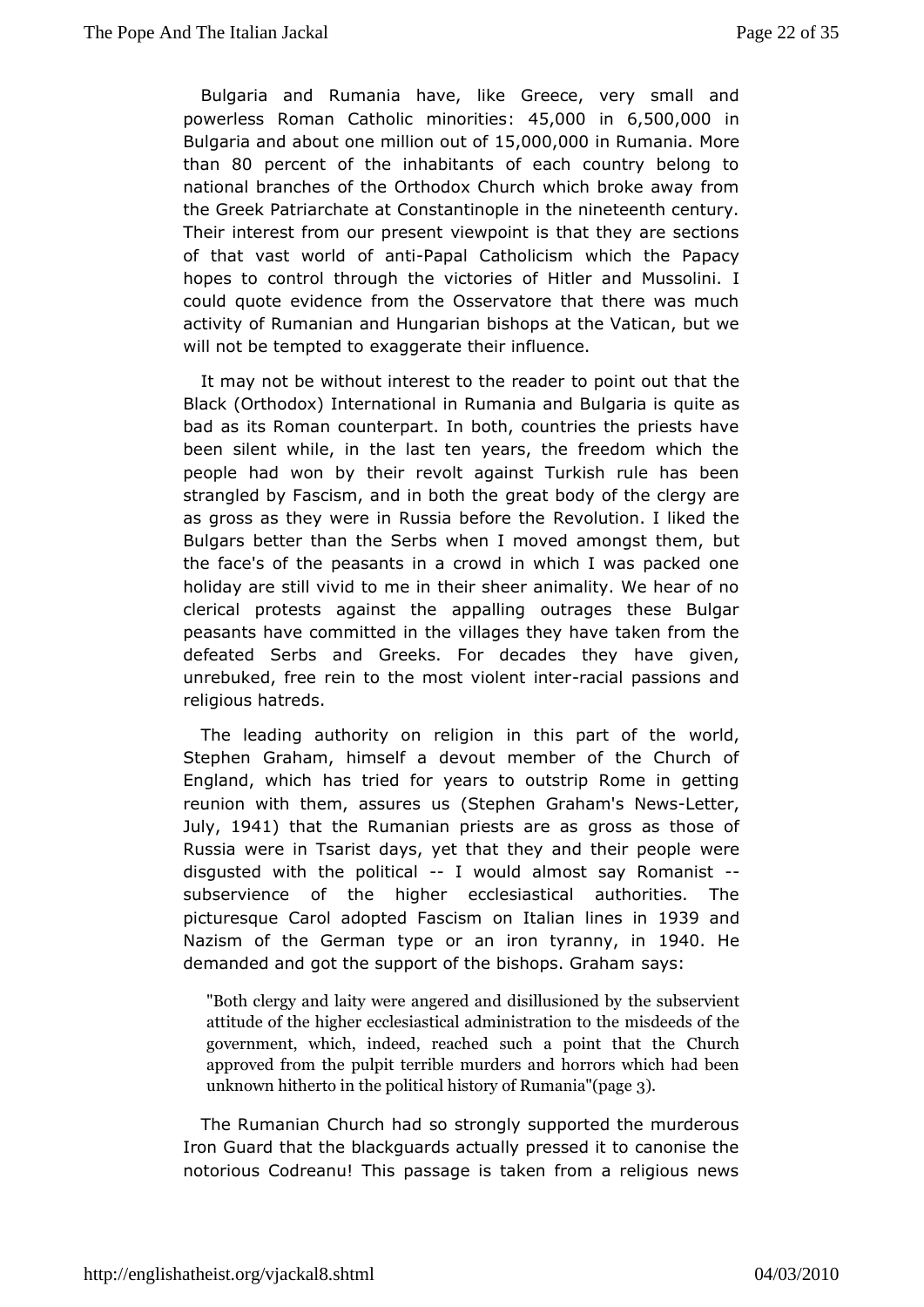sheet, the chief awihmicultis to win an admiring interest in the Orthodox Churches.

The Balkpamoblem-the Balkan Cauldron experts have called it for yearsis vergomplicated, and Versailles made it far worse by its transfers of territogney tfor oarm other. All the Balkan and Danubian countries feared Germafrayte bouft Ribband, and later Norway, Denmark, Holland, and Belgium warned them w to expect. They preferred the unheroic virtue of the Swiss Swedes who bthe ast they have kept out of the war. "Why should we disturb you", a Greercome annily said to one o these Swiss boasters when you provide ust, wo the 0solaves who feed themselves?" Ingloriously their capitalists puatnon fat from war food supplies to Germany and close their eyes to what wo happen Gfermany won. One thing only could have saved the Balkans: a loyal and determing inneed But the languid efforts of France and Britain to secure it whey ethneo clustomary vigour, ability, and unscrupulousness of the German effor prevent. Until1940 this job had in the main been left to the Italians, and vie shown how the Black International worked with them. This was most obtaalblen YSalgaovia upon which, and Greece, the armoured divisions **now commany** ged along the friendly route provided by Hungary, B.Ralugmanaina, and

## Chapter IV

## Catholics Hamsting ugoslavia

The uncouth name-SYNavaica-the land of the "Southern Slavs-"-had to be coined by Versailles for the state, the bundl veryvaried and conflicting Slav provinces, which it created reward for Sefrobriats loyalty in the last war. It is true that the overwhelming majorithy of 164f, 000, 00 pole are Shawts when you remember that the abitatgeon hystic Poles and Russians are both Slavs you smile at the slied reduct this racial bond must make for brotherhood. Blood may be thicker watebut it has no priests to chant its virtues. It is far feebler the influenote a creed in an illiterate and depariest population.

And YugSdaviamight be called a natur-agirobuantotleof creeds. The Sertthsey dislike ctchmemon practice of calling them Servians as the word is derived floomsthevelsätin the main body of the population and the highest (or least backward) in culture, belong to a Serb Orthodox Church, a na branch of the ental Christianity which spread over Europe from Constantinople to Rusthia Balkans. They form about half  $(48$  perce)not the population but raurleing heclass and have certainly been autocratic in their trepartonvemeters whech were annexed to their kingdom by Versailles on the speci ground that they were once part of the ancient kingdom of  $S_{\pm}$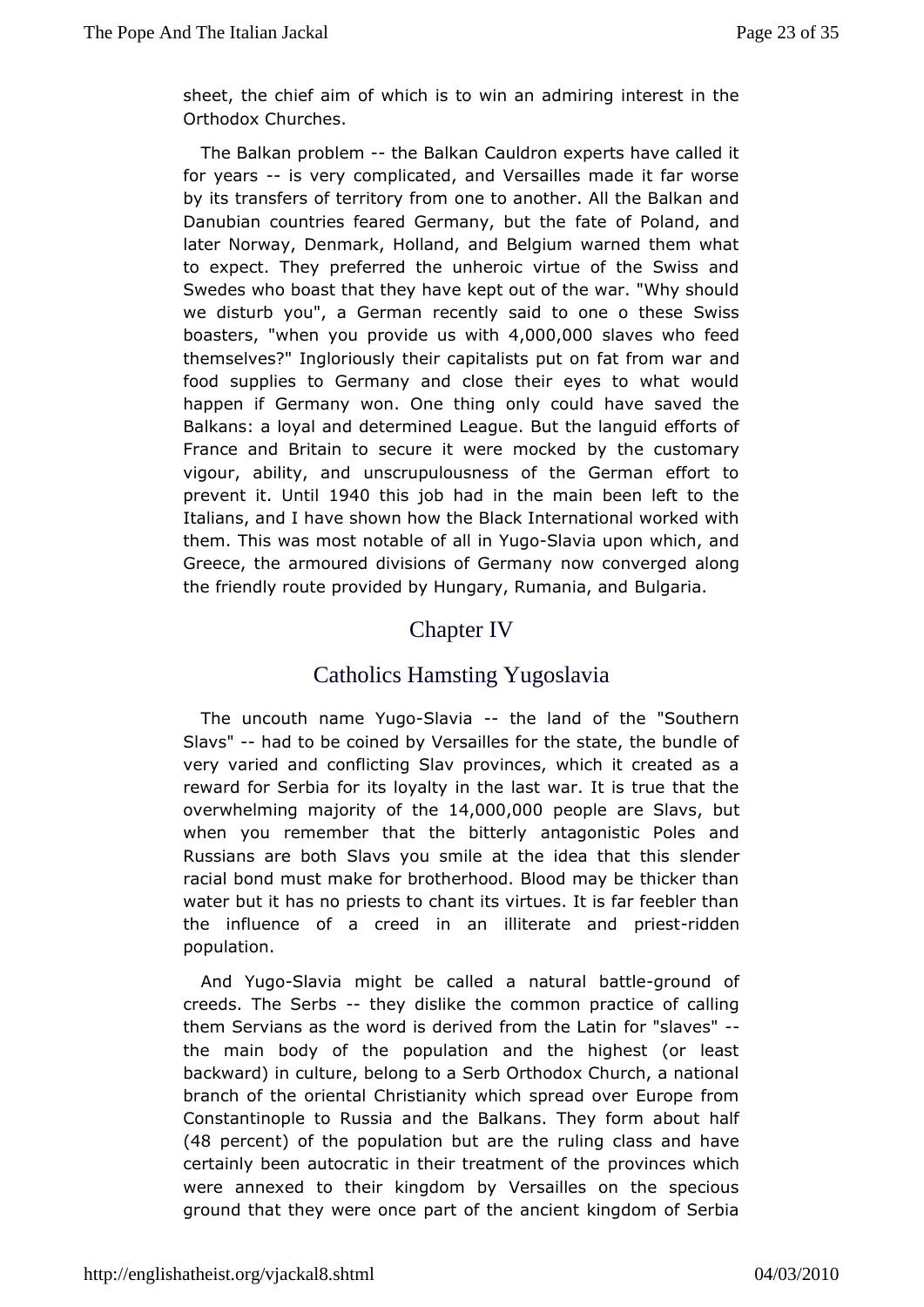and the preople are of the same race as the Serbs. The real reason was, as I said durith that the last war the Allied statesmen had made lavish promises of ot the refer bia and Greece from submitting to Germany. The Germans awad Italians naturally, posed as the redeemers of oppressed national frag from "thingiustices of Versailles", and the Italians have inflar the rebellione alings of the minorities (whose territory they wanted for Italy) almosthe from the of Mussolini assuming power.

But what concerns us here the thandial bubdivision there was added the far fiercer flame hat reed, in oritoous feud of the Orthodox and the Roman Churches. On the slie ble at and lians they had the very zealous assistance of the local and the I hierarchy and the Pope. I have described the historic lin separation of Lahten and Greek Churches as running, broadly, from the Adriatic Roustsheolish frontier, which is the general line, in the south, of dithis ibation and Greek halves of the old Roman Empire. But the Lati**o**is almondaytshe land (Dalmatia) to the east of this which is now uagoprovince of Slavia and is as resolutely sought, on account of its good ha by thetalians. East of this again asterbheromomices of Mont-Negro, Boshiear, zegovina, and Slovenia.

These became part of the Turkish Europeire and the population of Bosnia is still mainly Muslim-upof at the break the Turkish Empire in Europe they past stendig to ya ussnt di, a though the ated it, its priests "converted" large numbers to the Roman faith. It ths simorthern fringe -Sfla Yugo from the sea to Slovenia, th5at00 he00 Roman Catho ais sagainst the7,000,000 Tthodox Catho Sesbot, live. You have a useful analogy in the case of Irish Catchconit collbeed in logy English Protestants, but i-GSIYaugaothe Romanists wenreeameurchn number to the Orthodox, and-dbeirneeighbour, Italy, was a great power that had every interest in inflaming the relig quarrel with Stehrebs. Of late years the next neighbour, Hungary has also intrigued to **reponder** of the provinces, and its Catholic clergy have been just as ithe measitie idcians.

The situation is, as will now be undecomit poloidatedy and the kingdom of Shawge has been so unstable esince thatmany experts predicted that the next European war wou originate there. ble we thembered that it was the assassination of an Austrian Archduke eignioth awthich gave the Kaiser the pretext for starting the 19V1a4r Wolfat theexperts and the papers always hesitate to point out, howe Ceathforloion fear of reprisals, is that the Roman Church was just as much interes Mussolini in detaching these Catholic regions from the rule Orthodoxlergy and bringing them under Catholic Italy and Hungary.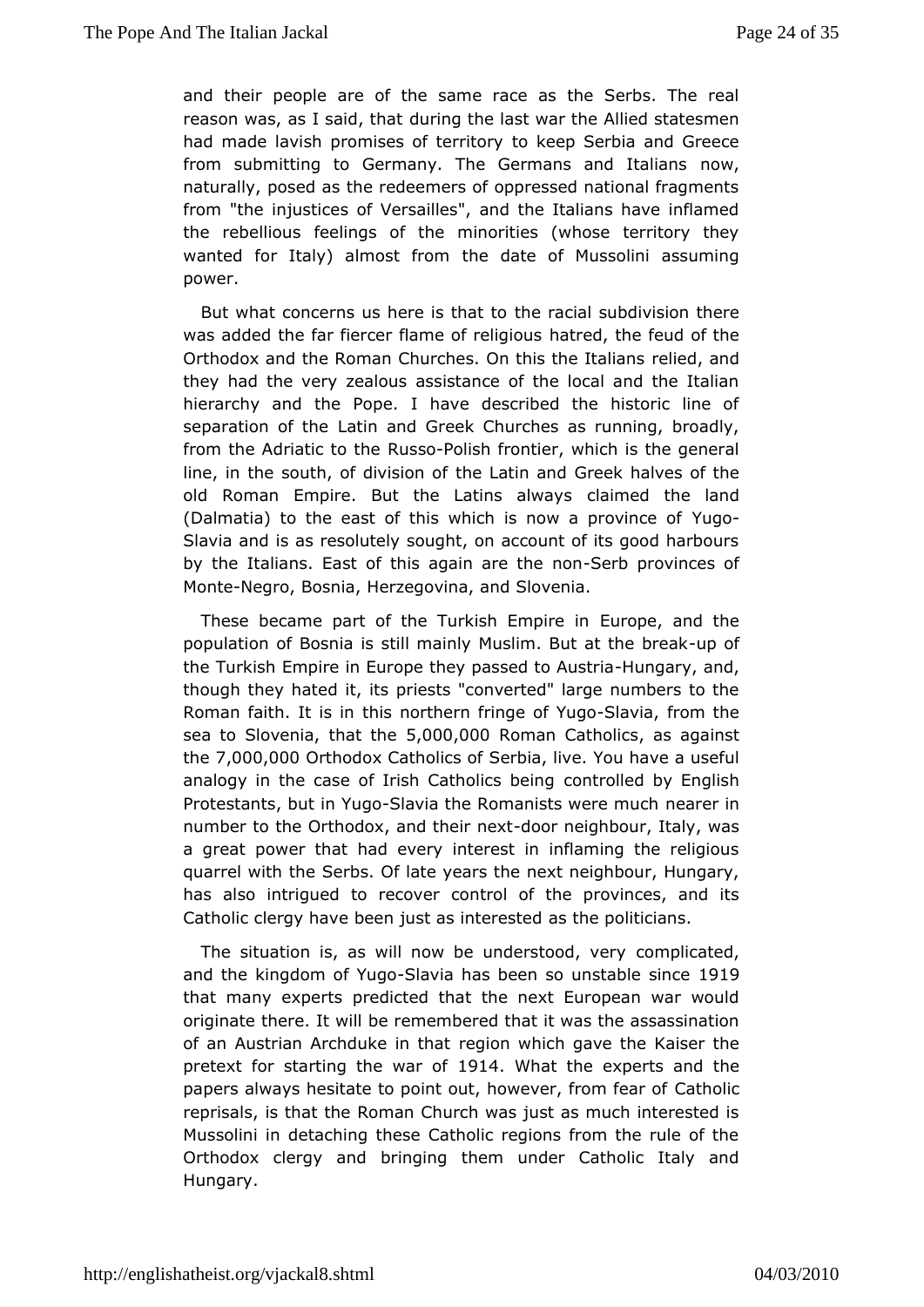This intrignueturally became more active as the Vatican enlarged its ambition and blegam to ttaking over the various sections of the Orthodox Chursh its selfe, Atshave only difference in point of doctrine, the pmoagnes right "the of the Holy Ghost from the Father and the Son, is one of w these illiterate masses cannot have even the glimmer of understandingdoubt if you would get even 00000 in educated American Catholig's utangineelligible idea of the dogma. The hard core of resistanceops's octaiem of authority, and this is not a matter of argumetretlisCount Sforza us in one of his works that when he spoke to the Serb Patr about the eoman attempt's to effect a union that prelate replie "There is onlyokosteaclethe vanity of the Bishop of Rome". In such cases Rome has fouwmady spolitical power much more effective than persuasion.

Mussolini was in power by the army and the capitalists of Italy in924 and it was patthe program by which he had won a large and e-meaded followine a soufidiers that he would win that part of-SMagoa of which, he sa Melrs a hildes Conference, had cheated Italy.

Very widespread unemployment of the demobilization of the army, and the unscrupulous Ducethe asticy threaced evil conduct of Versailles. Italian intrigues onhehe other side Adriatic was doubled after the infamous bargain of the Vatica the Fascists 19r2 9 By 1932 there were bloody riots against the proltalians YrugoSlavia, and the religious element in the intrigue was so obvious 19h3a3the Jesuits and certain congregations of nuns were suppressedenFoeathse last fact, the bitter quarrel of Croats and Serbs which did more anything to weaken the defence of the country has been patently religiouselasas political that the leading authority, Stephen Graham, an-Changbolis, ays (Stephen Graham's NewsLetterMarc, h1940 of the struggle of the "Chosatiss a Catholic movement and has to some extent affinity to Rome Budapest." He later explains this "affinity" to mean that movement weausb sidised by Roman and Hungarian gold, and he declares that half the biistelume so the feud of the Roman Catholics and Orthodox Catholiwss: rois, ottchethe greed of the rival branches of the Black Internataondapdwewealth

Into the maze of-SMagopolitics which arose from this situation I must not enter. Suffice it to say that the S government, whwiadshim ore than Fhaasid ist, relying on electoral corruption and a muzzledwapsressiglently assailed by a combination of Serb radicals and agraricantshowhich the Croats. This gave the Vatican an opportunity for one of t underhand terferences in politics which, though heatedly deni by Catholics atime transpire by the dozen in later history. Just as the Church had offedreto tprocure in return for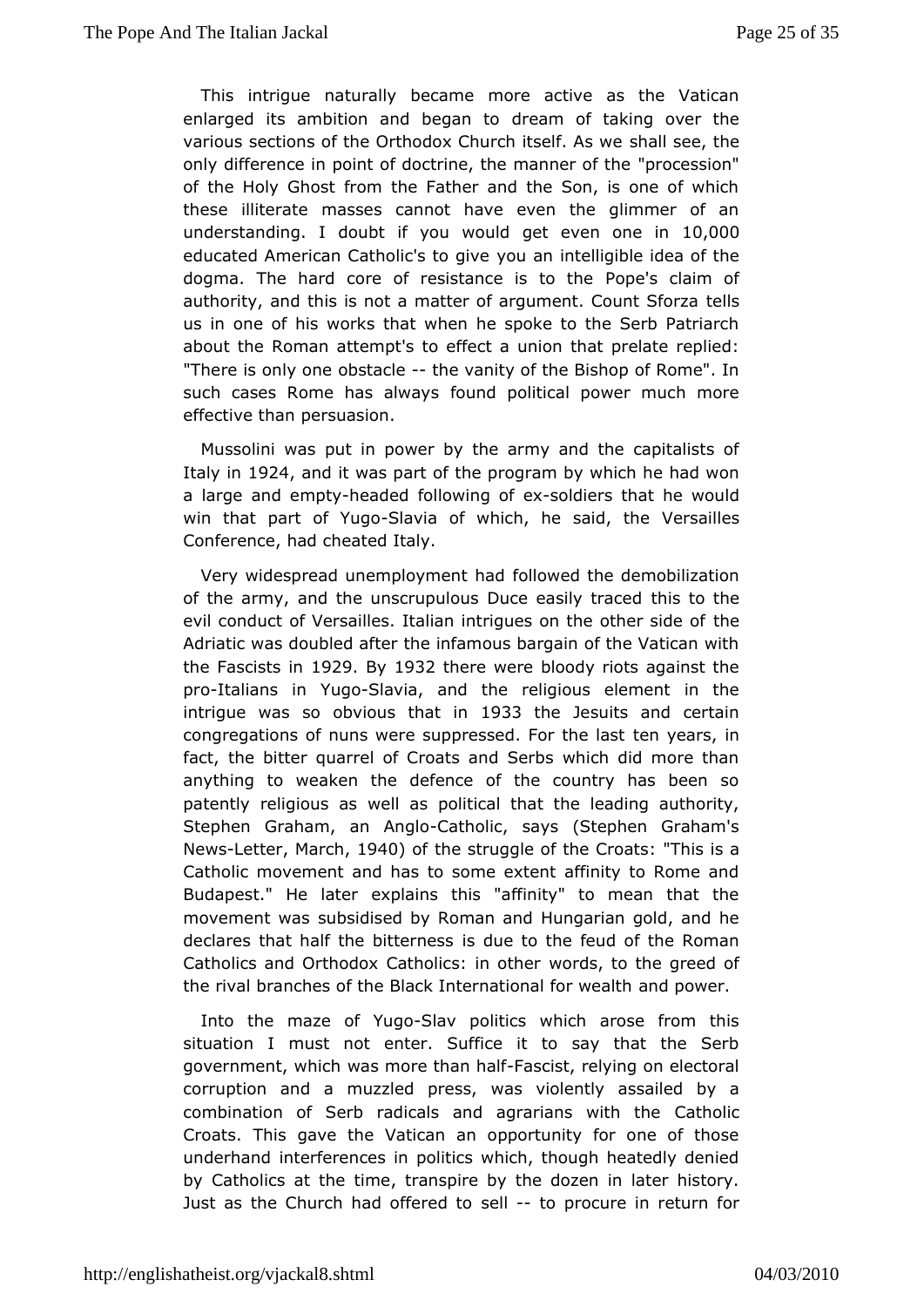advantages to its helf docility of Clatholics to England and of Polish Catholics to Germany, as wfe inceald life the Leo XIII, or as it offered to keep Ltchrea An hearsed bociferance, so it would use its Black International in Croatia to damp the of the agitation if the Serb government would grant i requirements. Paxcæslinow Secretary of State and the characteristic authop roofp bhsiasl.

All through history the Papacy has made these secr agreemenwisth monarchs, while its local priest's posed as ardent supporters of pehosple's patriotism. It makes a mockery of the, parrotry that the Pope inet efferes in politics. Political activity is turned into a pure more abild iuntog to the people, when it is in the interest of the Church Rendertexts as Caesar the things that are Caesar's" or "Behy ehseubject to the powers." It is the duty of the Church to enforce the words of andPaul.

The Concordat was secretly signed by Pacelli and the hea theSerb governme 6935It gave the Roman Church a number of new bishoprics a a seed some bishops to the rank of arch bishops. It authorized priestes mang Cuatholic instruction to their children in the public schools taone nut nod weer to be ockally the promise of an Orthodox partner to a mixead Imarriage that children of the marriage should be Roman Catholics even i Orthodoparent repented of having given the promise. It eve embodied in the civile law ovision of the Canon Law that a Catholic priest could not be cothobe monobionary civil court for certain grave offenses. It was a monpsay o to raice to promise that the Croat and Slovene and Dalmatian priests w beordered to drop their political encouragement of the rebels use their fluence to cheek the agitation. When, in fact, the term leaked out theresuncahs widespread indignation that the Serb government dared not prescent combat to Congress for ratification. The Croats themselves weadsizend atthempt to sell their patriotism and resented it. When the length, in the government, seeing the gathering gloom in Europe and need for political unity, presented to Congress a Bill based up the agreement with athoean, there was a procession of bishops and priests through the sBoneed gitadoef, and the Holy Synod excommunicated the Premier and all whheo Byiohted for

The Concordat was never ratified but these facts will be er to convince any man of the justice of the title of this chapter whenautonomy was granted to the 1C9r3o9atthese ineligious feud continued.sithuation of the country gave the greatest concern in spite of the  $\texttt{as}$  such thange's of the eprmo an Regent. Austria had gone and the fatain wount been Czech **S**lovakia 19038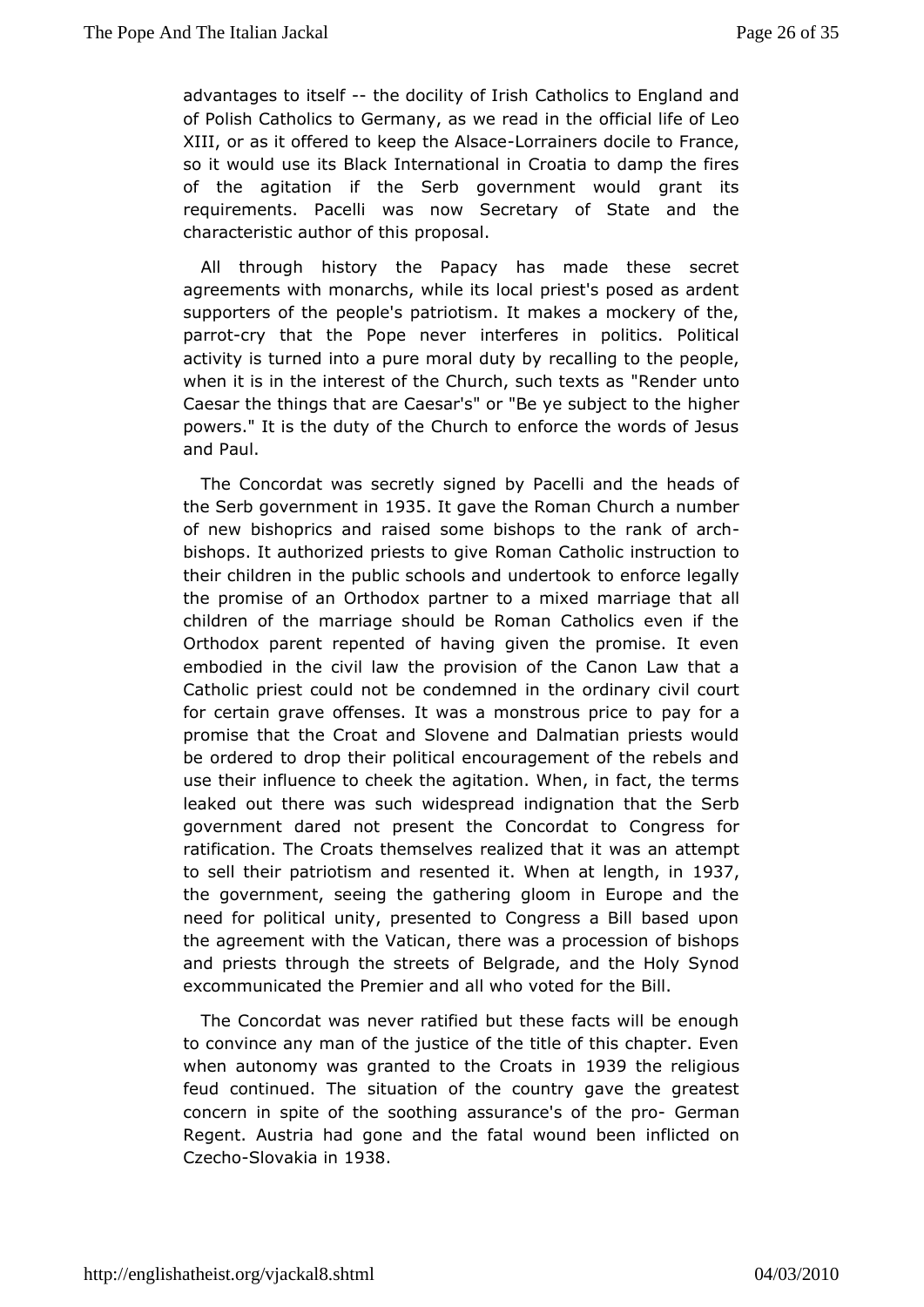The black shadow of Gheirinhamism crept nearer, and the statesmen of the western democractiles irhunoglied of appeasement like little girls hugging a pretstyrudcoll. Mussolini in Albania, and Hitler completed the destr $\theta$  concilvation  $f$  Czecho andbegan to talk about Dantzig. Schacht, Germany's econor wizard, came utgoSlavia and bound it to Germany by arranging a monopoly of half its Yettaden spite of the reiterated statements of Italy and Germany Stllow ta Ywas not in the least danger the wiser of its statesmen sarwckbrough the and tried in vain to unite with Hungary, Rumania, Bulgaria, Greec or sept fotection. There were nominal adhesions, but signed and sealt ednational compacts were by this time a dollar a dozen in Europe. Genmeternation increased.

The invasion of "tourists" went on, a Reteqtehmet FPaasudist advised the formation of a complete Corporative State.

mustconfine myself here to the share of the Black International in prolongergodhef discussion and weakness until it was too late to sSalvaeviYuugTobe ader of the Catholic Slovenes was, like the leader of the CathCalech Slovaks in Slovakla, a political priest, Father Koroshits, and he was so Fascist that he got himself appointed Minister of Education Serbgovernmenthe Croats continued throughout agitate for independenbosegraam do look to the Germans as deliverers from the tyranny of the Sienrb & pr M, hethe Germans occupied the Croat provinces and they declar themselvensdependent of Serbia, the declaration was followed a band play'iDheutschland Uber Alle's" (Annual Register).

The war was as repults wheeen in ing as all other enterprises of the leaders of that New Owds the Church co operates everywhere. Too late the Serbseacheizye ob fthe the Regent and dismiss(Moarbh2n9, 194). Germany and Italy(which had been effusive in its professions of friends throughous 4 p fabricated the usual atrocity stories and posed a the saviors of the opword rodden minorities. Historians will one day raise a question of the thanity ge of ours. Who, they will ask, could be deceived by alfitsertificackreroyr five un scrupulous uses of it? Why make any excumsee anattoall if you violate international law by deceiving your opponent until th hour? What can be the mentality of men who think that neut must not saw oad about the vile and unprecedented outrages they commit because they designionley it as "total war"?

And what shall we say of bodies ooler@ghriasntidantheir bishops who will not even whisper that the iust atal war" is reintroduction of savagery into warfare and who excuse their cowardice orissted fest on the plea that they are prevented by their sacped bice from interfering in politics?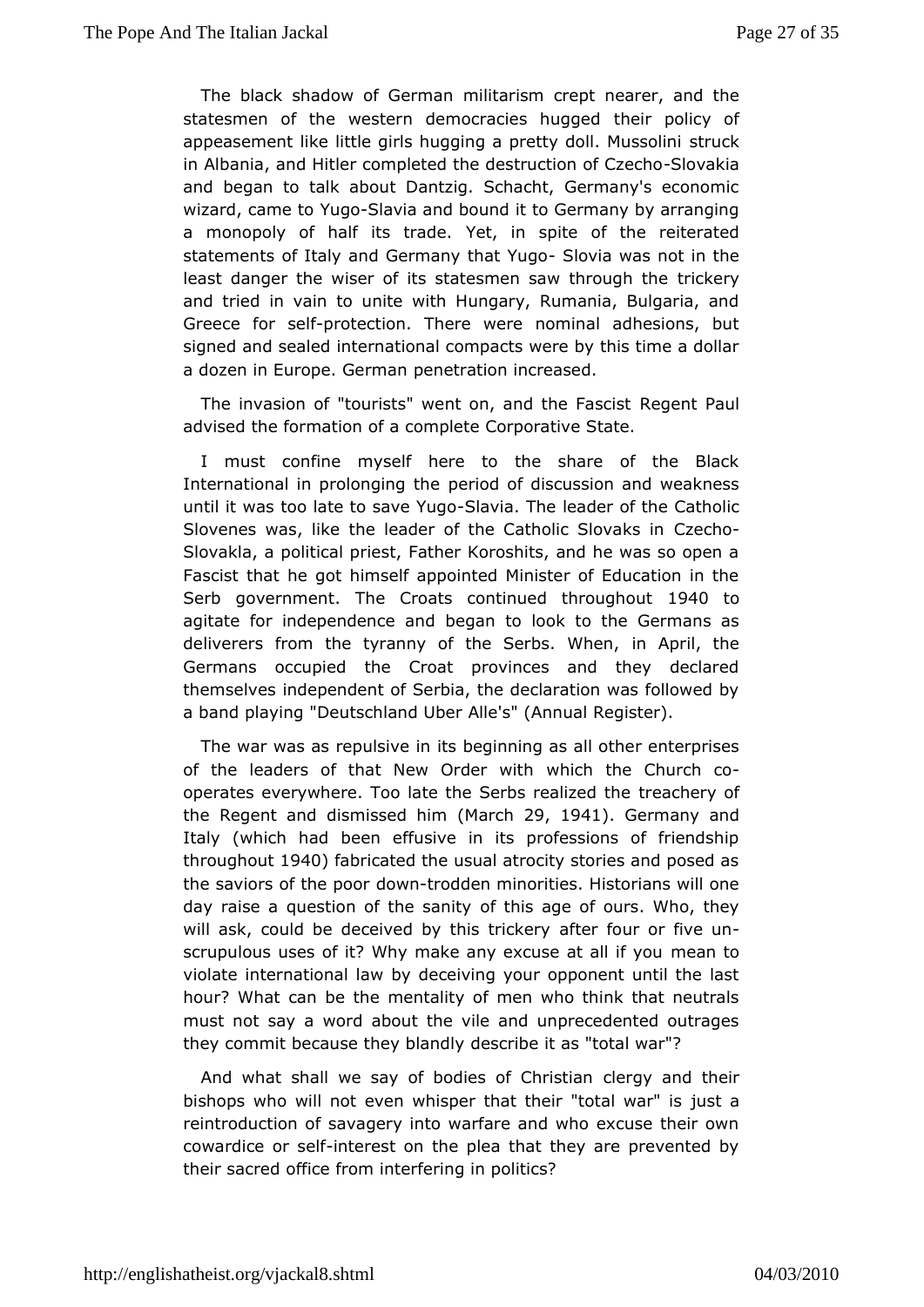The blow was launched to a Tancerride are military expert's today who wonder whether Hitler did not make raimfatal engaging in the very costly campa&dasianaYidgGreece instead of advancing upon Russia in the spring: which is equi to saying the had not even the shadow of a military excuse his ghastly treatomient two small countries. Certainly they would not have desertend uttraility if he had pushed on to Russia through Hungary, Rumania, am dh Bun haari was to level a route to Turkey and the East itmhs sa on be bously However, we are here concerned with the share of the BI International.

There have been men and women of honor in all ages who h refused to accept any profit or advantage from a dishonour act. The Papancdy the Black International never did. They at once consolidated their ecsapienctinof the first of their aims: the detachment of the CatholicsD of In Canto ation of Slovenia. Croatia was relinquished to the Italianskiwand om efactred a one of their princes and let the Roman Church get bu everywher **Sout beat and the work** done that the highest authority was conferred on AnatomanP, avelitsch, who was notoriously a leader of a gang that spekiabized in the murder that is politely called assassination. A French cour foundhim guilty of implication in the murder of King Alexander had sentenced to hidre ath.

He had escaped and lived under the protection of Italy unti day of his usefulness to Italy and the Church arrived.

Under this Cathud fian the Romanist priests at once entered upon the same kind oc obernotialn of members of the Orthodox Church as the Polish priests haidh dbed@atecdan Ukraine. In November a British paper that is usuably of the medful not Catholics, the News Chronicle, followsed as

"Four bishop1s0  $\theta$ pand ests of the Orthoadto. No  $\theta$ shimulanch Croatia, have been murdered, it is stated. Thas Pherearch Gavrilo treated and imprisoned in a monaster Arach Biosligor padcef, and the Zagreb has been whipped and banished to r B est grade. The S have been replaced by Bulgarians. The Hunhgaaw eans also are hanged a number of priest."

This news gets through rboetcauwerd in it suggests to the general reader that the Church roefs Roomsebie for these murders. In the light of the explanations Irehand wersgiven my will have no difficulty. They will readily understand that Bulgaripmiests who were substituted for the murdered Orthodo priests were centatnpyiests of the Bulgarian Orthodox Church which is as hateful to thæs Vtaheic Saenth Orthodox Church.

They were Bulgar Roman priests who brhound hto inbe because the Croats are bitterly opposed to Italians. Notice also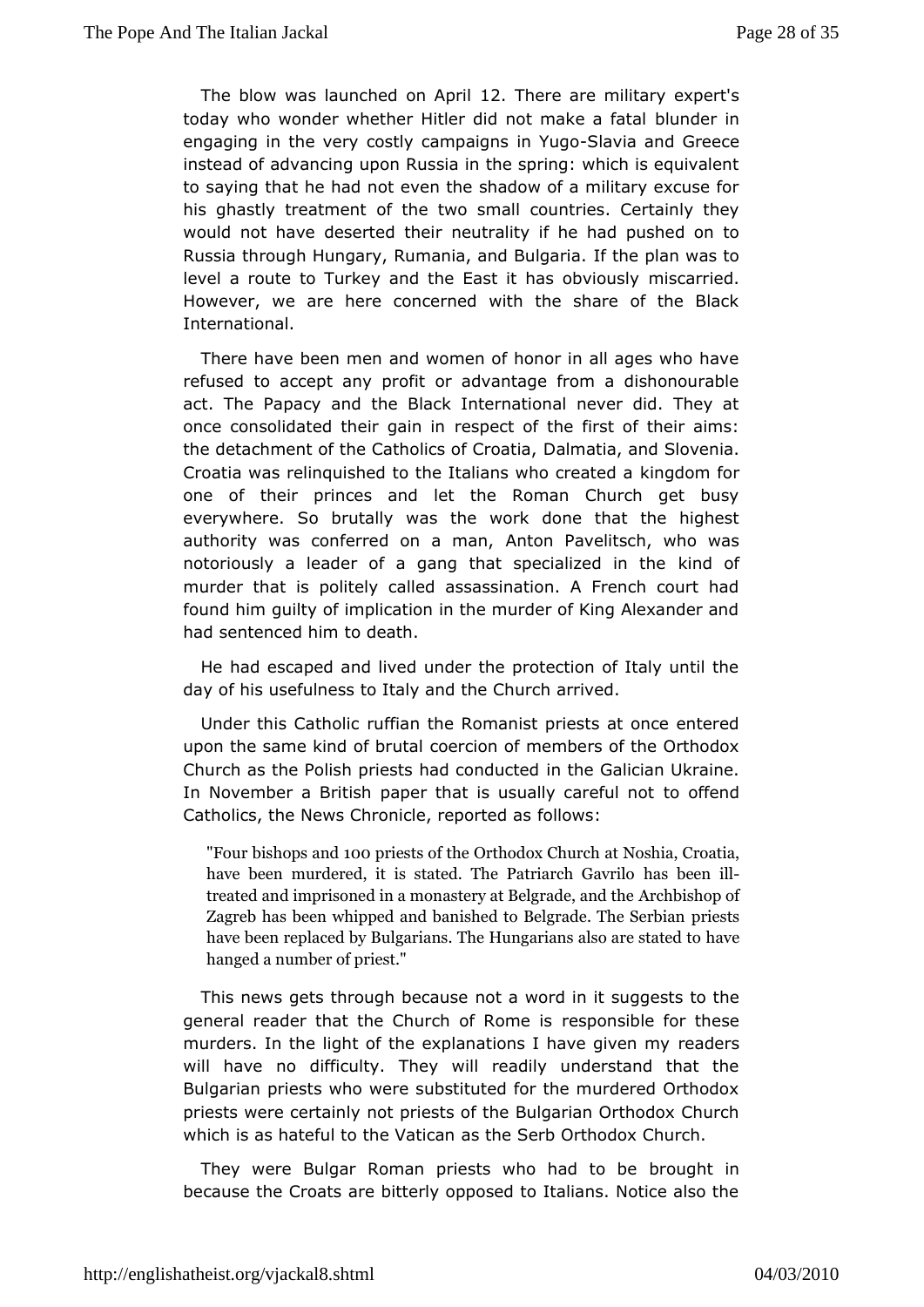reference to the Catholic Hungarians. Only a few months be Hungary hsaid ned a pact of lasting peace and eternal friendship with Yug8lavia. Nowpits sidden peasant soldiers behave like savages to the Slavs who hbew or and  $C$  hurch.

I, as, I said, do not drag in the Church it a concrement of this veil of tragedy that lies upon Europe without findin ministers there, and always on the side of the Axis and its C. satellites. Church, Catholic papers and orators tell you, is, must be, neutsm't it a singular thing that wherever we turn we find it supporting theoffdoracrebsarity and drawing profit from their victories? A strange neuplainty truth heis that it is neutral, and very scrupulously newerged rdosnineasupport of the forces that in the name of civilization eartherying to hordes of savagery. But we shall see this more plainly if we  $\epsilon$ achapter to the coincidence of the aims of the Church and the its WhiKenight, the Italian Jackal.

## Chapter V

## ThePipe-Dream Of Mussolini And The Pope

My experience in lectus keoptitosal audiences in Britain, especially when questions are invilteenot uarfeter is the bat no part of my message to them is so apt to be challenged as indictment of the Roman Church. I very commonly find mys contradicted Fboyethinkers, sometimes lecturers or writers on Freethought, who try to ptehresuand delience that from the circumstances of my earlier life my knowledgethesn less theirs or that I have a "complex" in regards to the Papacy. areapt to protest, with an air of superior knowledge or liberal that "onCchurch is just as bad as another."

How any man can say anything when stuantine ven school children know, the Church of Rome adds a score of abs doctrines (confession, indulgences, transubstantiation, etc. those doctrime is hare common to all the main branches of the Christian Church and mibese of doctrines are notoriously medieval fabrications for the solenpancoise offe power of the priests it is difficult to understawn blo pound the heat sman that he means that all Churches are equally bad in practice their mischievous influence on life betrays how scanty superficial is k mowledge of history and his analysis of contemporary life.

The genepalblic, relying for most of its information upon  $\imath$ press which is compeClaetcholdyc influence to suppress large numbers of facts of vital impobleane a can for ignorance of the particular mischievousness lafethmet Bdaak. That religion is of great importance in maintainionfgothre standard civilization is a cliché of modern editorials and is unfortu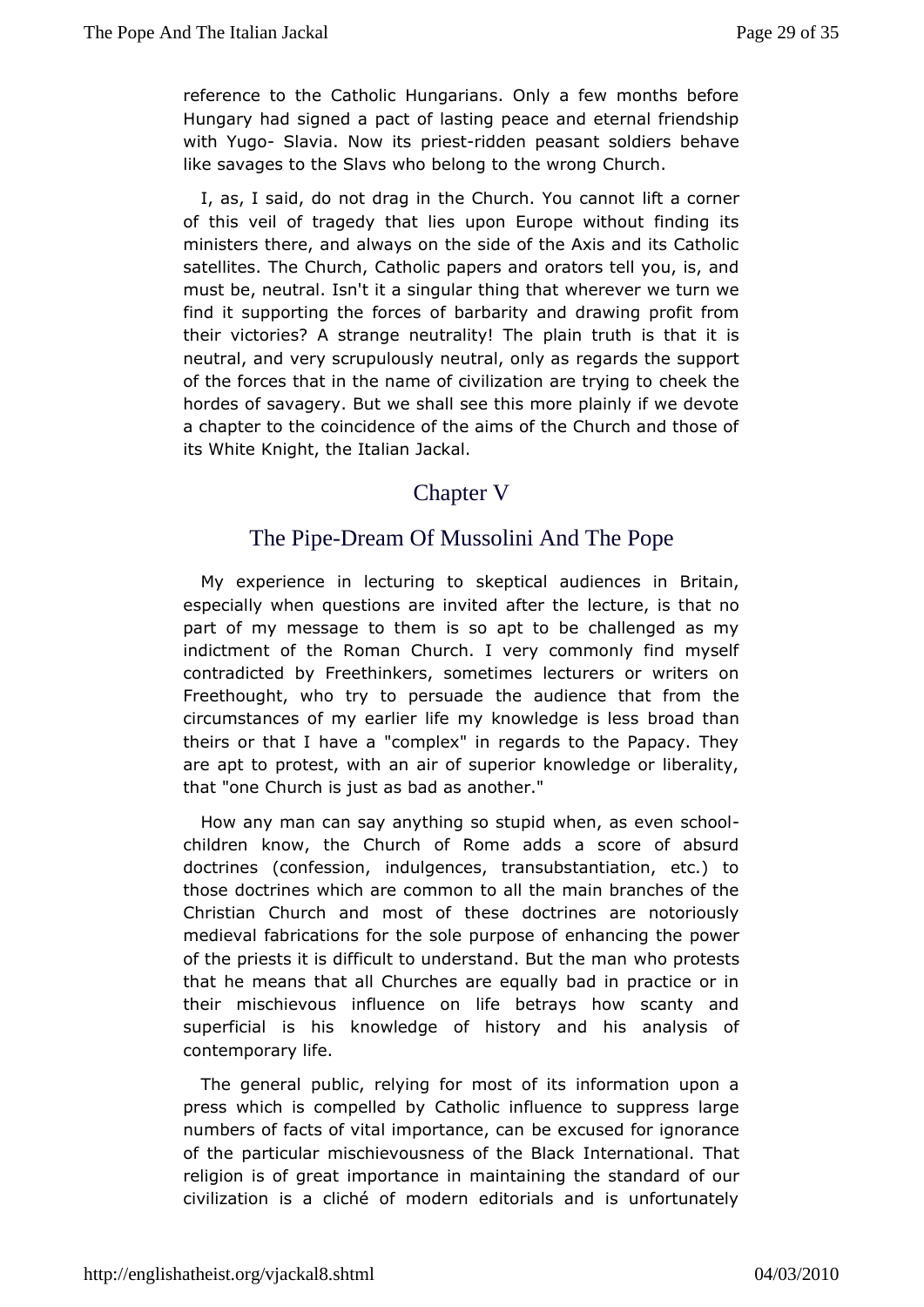state doo often in recent sociological manuals; and to this is often added pæcial tribute to "the venerable Church of Rome" its "august head", aimderinsational organization of (on the latest claim I find in a  $DG$  reator to  $d$  if  $\&60.000$ ,  $0.000$  atholics Hence such charges as I here brin**Blagk** instructional seem to a member of the general public stranded and strained had understood that it was just a question whether the Pope or couldot be expected to censure Hitler or Mussolini, and, fact, that the Poperemand frequently censured the former. I have shown that in ten years of *ineneasing* civilization the Church has never censured eitmmenstelbanhobeits except when they refused to carry out their probmuits ets itso fattself, more important to realise yet almost totally hidden from general public that the ambition of the Papal Church coincide remarkab the anner with the ambition of mithed earnecrits and fully explain its coopvetrattibem.

This has appeared at each step we have taken in the prest booklet, and it will be well in conclusion to make it our c theme for a pewes. The ambition of the Black International coincides in two directibas wittthe gangsters who terrorise half the world today. The firshapothe iBapacy deeply desires that, extinction of Socialism which Fasis and Nazists and accomplished in a score of countries and promise, if their a arevictorious, to accomplish everywhere. I have shown this, will furtheenlarge on it in a booklet on Russia. But I would remi the reader how colmissistent and essential policy of the Vatican i only a continuation policheof violence it has sustained since it acquired power in the century. From the reawakening of Europe in the twelfth century to Rtehweol Funte on the has had millions of victims; and of mthe eominarmed annualn women who have been put to death for demanding democracy the state  $d$  nededom of discussion in religion between the French and the Russian Revoallutbourtsa few thousand were done to death by Catholic authorities ovoibh earnad inighistigated by their priests.

That fact alone makes a mobeef gobish cry that "one Church is as bad as another". And if rechoes Ille and he faxcitist I gave in the first and second books of that Gasbolles countries almost alone support the enemies of the human i todaythat they are themselves on the Pope's recommendation approval practiad all Fyascist, and -son eon will have a much clearer understanding woorl-sthing ation. But I have space only to deal with the common aim of a Mids now indifficitier) and the Pope, and this again is to a great  $\theta$ xd ment's rore tadd in hatred and dread of democracy.

In their survey odo thibicts of national aims during the last hundred years historiane mweonly use a German phrase (Drang nach Osten), to express a fundamentashecsauste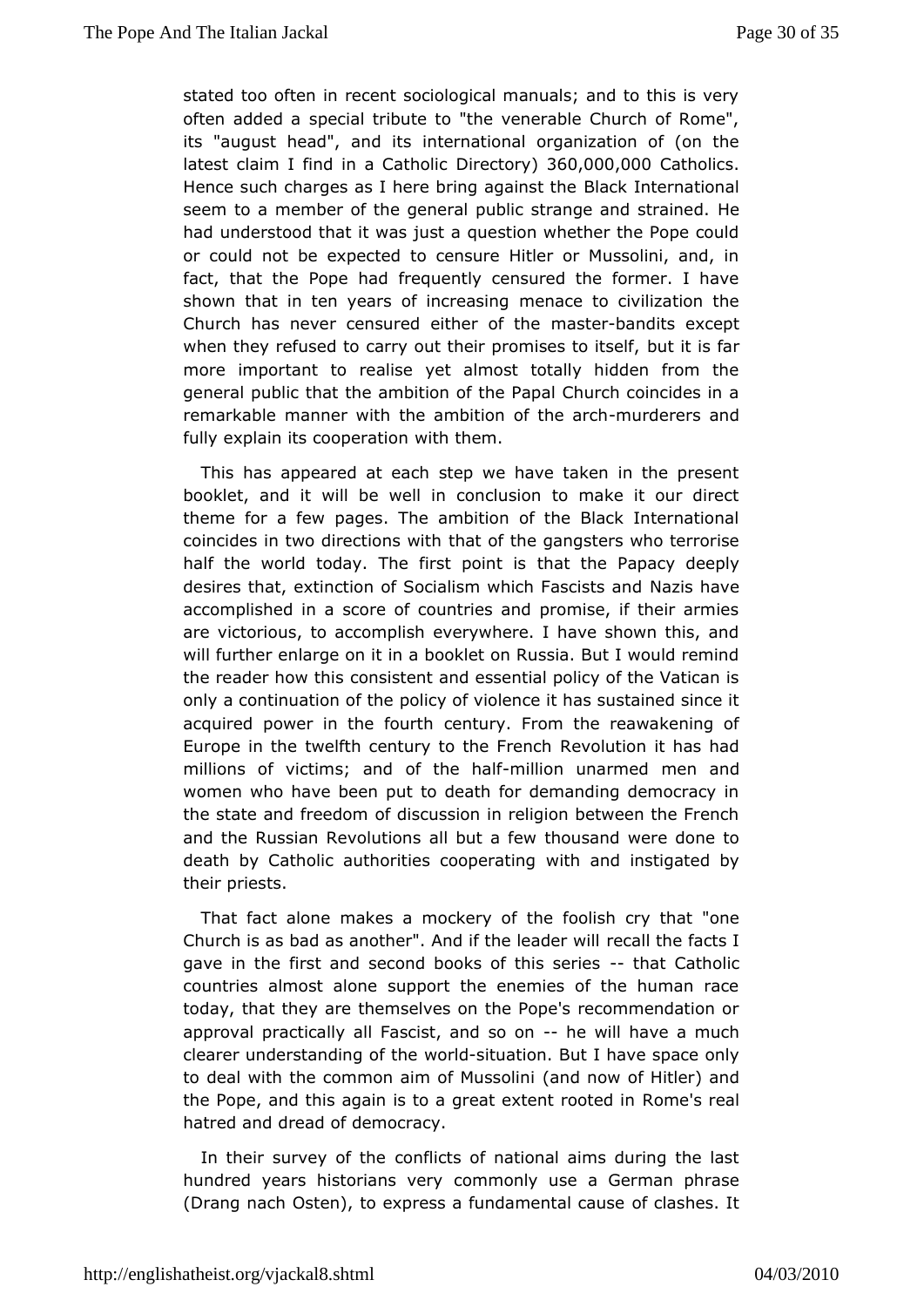means "the drive to the East" and, since wha awt call the Fa is shut out from the horizon of European powers by the  $y$ wildernesse as tern and central Asia, it means an urge to expar sout heastward in Euntomeelure of the sun, the blue sea, and the warm fertile lands that the  $\theta \theta \theta \theta \psi$  ars agbat led even Napoleon into a rash adventure, beenthaant has important factor in European polities ever since. Germany a closef the last century impelled Russia to adventures in the East (and its cfliash with Japan) so as to divert its ambition from Greece, Turkey, and EhestNewahrich Germany itself coveted.

Mussolini's dream of restoRroimganthEempire necessarily included this expansion. He began, we saw fobe then gling eyes of the more thoughtless Italians a promise that he would bywar a few provinces (Dalmatia, Corsica, Malta, etc.) that c to belong Italy. When he saw how supinely the western world tolerated the growthapm whizend his ambition he dreamed of becoming an Augustus or a DiocRoman Empire once spread over the Balkans, Egypt, and Asia PMeimscia.as far as The new eagles of the new invincible legions would advance thesame routes.

What concerns us is that the Papacy even more cordia supported him in his larger and more mischievous ambition th the earlienthe Vatican was little interested in the transfer Dalmatia, Savoy Coarrsdica, which were already Catholic, but the dream of an Italian EmpireMssschlims now imagined was a very different matter. Just such fasice man endathe Vatican itself for nearly a century. It was called the reunion of Churches, but the Vatican knew from painful experience of futility ios missionaries that it would accomplish nothing with compulsion. It hat int years an emphatic assurance of this.

The Poles, as I expellasienwehdere, took over several million Orthodox Catholics in the provime esaiw leischtook from Russia for them, but argument about the supteme position of Pope was found to be entirely useless and the most sav persecution habde to mployed to persuade some of them that the Pope is the real FatCher sotfiants.

Greek and other oriental Catholics had, asndstaid, for the part repudiated the Pope's claim ever since it was fabricated secondentury, but Rome had never despaired of securing the submission. B Mit the le Ages these easterners were so hardened in their aRholman faith tahragtument was useless, and the Popes had to look out for popositionaties.

Thus Innocent III, the greatest of the Popes, promised overlook the appalling behaviour of his Crusaders in the thir century-instead of going to "the Holy Land" they took Christi Constantinopleroabhoded and desecrated its - chfurtheys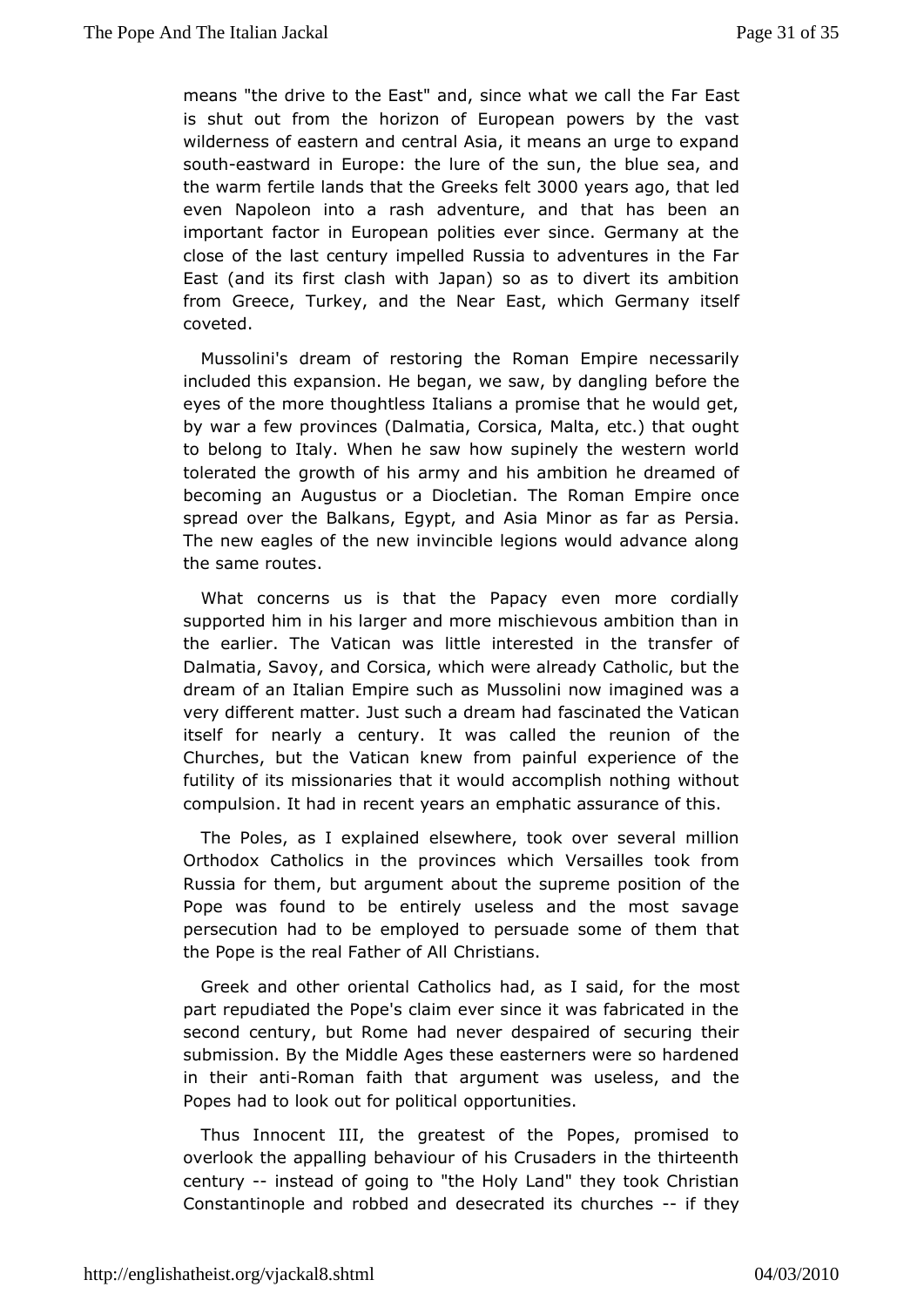would secure the submissi $\mathbf G$ reoefk t $\mathbf G$ burch to him. When the, Turks in the fifteenth century sween the Gemptihre and the Greeks appealed to the Pope to rouse Christendom newCrusade he tried to make it a condition that the Greek Ch should fiss the mit to him. The Turks mastered the whole of the Greek empire and for cseenvteurrales suspended communication between East and West, but when, inhalte osfectbad nineteenth century, the Turks had  $\det$  is the say, their Sultans and ruling class degenerated, for the Turkish p were arsobust and decent as wehuide the peoples of Europe got modern armamandtsdetached province after province from the Turkish Empire, the ambit Poamp  $a$ ty revived.

It was then that Greece, Rumania, Bulgarwao, nand Serbia their independence of the Turks and the higher clergy in decided, hiarmony with the patriotic movement, to declare their independence of attrearch at Constantinople (the Greek Pope) and set up the national Grees's (am)d Rumanian, Bulgar, and Serb Orthodox Churches. Since no such turtching as a much less a supreme head of the Church, is contemplated ir NewTestament the text about Peter and the Church is, of course, a lateriadmidulous interpolathion had the right to do so, but we shuonud dirstand that it is just these rival ambitions of the higher clergy uimtry at that prevent union. The Roman Church likes to call it "reQuhuornhebsutwehre united on the basis of Papal supremacy which Rome declar essential. The statement on the subject in the Catho Encyclopedia, the early ages all churches in East and West acknowledged the supremac  $\mathbb R$  or the  $\mathbb R$  is the high water mark of "Catholic Truth", for itresveensee to by tthee truth. In doctrine there is only one major point that divides Latin and oriental Catholics, and no one but a trained theol can understahned verbiage in which the difference is expressec According to the Latins ut Genost "proceed's" from (but is co eternal with) the Father and the condinguito the Greeks from the Father only. Ask the most cultizue analogue or form ost your Catholic friends what that means and, if you do not give time to consult his Ency-eltoepnediba one his priest cannot  $explain-*i*$  yon will be entertained.

This break of the Turkish empire aspodrotfuathekingdom of the Greek Pope stirred the Vatican to a new hope.

LeoXIII bega no years ago to make preparations for the conquest of the e & shit error hes, of which only small fragments here and there, called Unissue bsjecwietre Rome. Benedict XV resumed the worle lin when the Turks werprhased by the Allies, and the late Pope Pius XI took a most ardent inte the work. Special colleges and sections of the Congregation Propaganda Rame prepare priests for the great work of taking over. But the Vatican itshaatwich eere is not the least prospect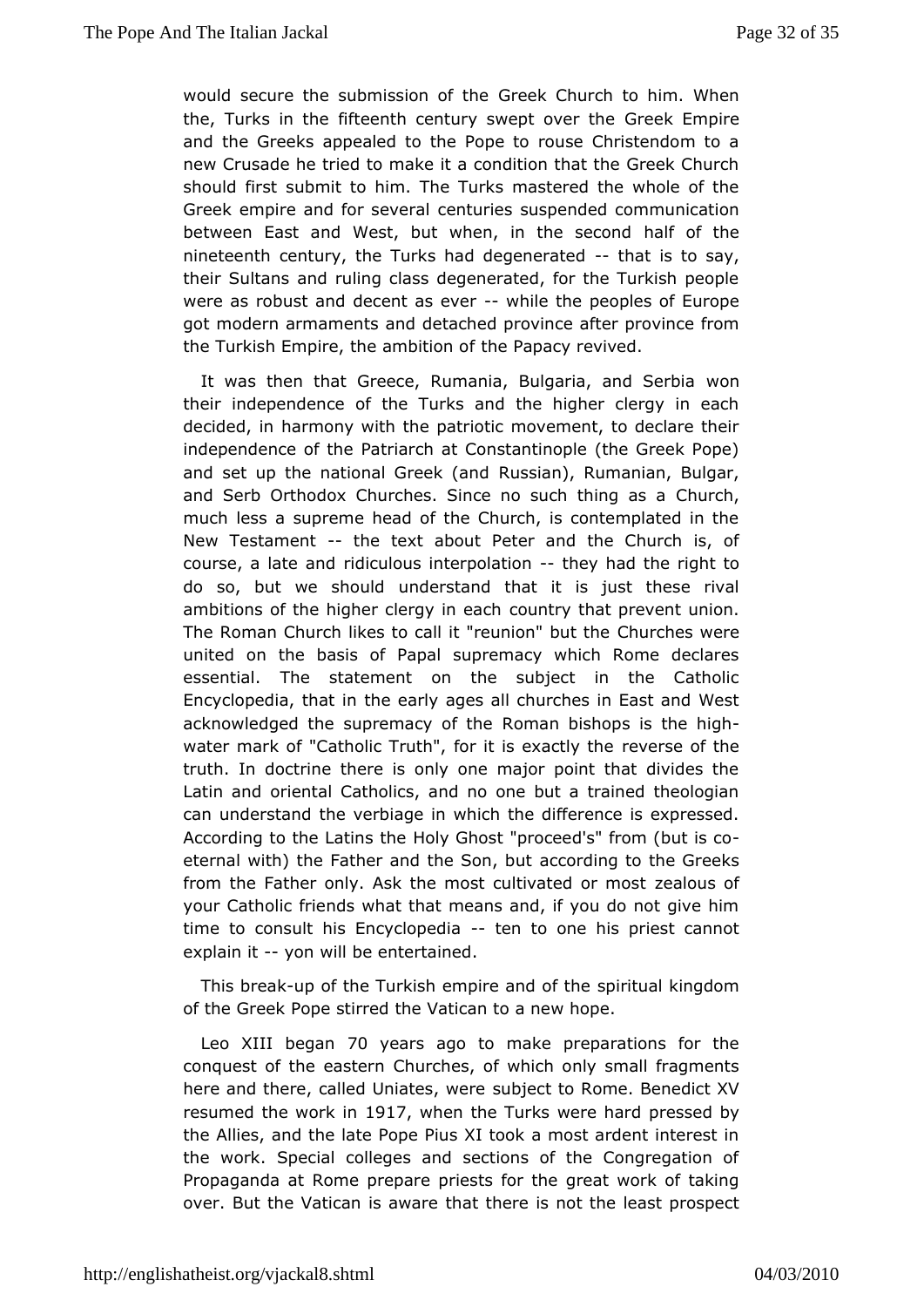of winning the easterners by argumantimanall previous ages and as in the "reunion" of its tenapostratesoins of Italy, Spain, France, and Spanish America, bases its entire h a spiritual conquest upon a political or military conquest c Balkanountries and the Near East by some power with which has an understandhinege are in these countries, apart from Russia, to which I will dpectal ab, oa kout50,000,000 Catholics and only  $7,20000,10000$  themcknowledge the Pope. It is, surely, now as plain why the Pope nether condemned brutal invasion of Greece -Shadvia ugs why he never condemned the eatment of France.

The British Catholic writer W. Teetin PollThies Poppeens another reason, and it is sound, though Ameradan Catholics in their power to suppress it. He says of the late Pope (w policy the psent Pope inspired and continues):

"The Pope is theimm pselfamentally more interested in the questi Reunion with the C E as te ers and with conversions in the miss field. He had hoped Palpaing thoisarrange such a Reunion with t Orthodox Churches so that the growth Catholicism in the New World would antierbalanced"

It is not a question of the temperaProperet-foodrathyat matter Pius XII is far more aristocratic thamu Pioufs XI was the permanent policy of the Black International, and it misleading place so much stress on the New World. Teeling points out that the New *Woreld* carhas come in the course of modern developments 4to 0 Catholics hops aga65s0t in Europe and says that the Vatican democratic thiesw World may come to have the majority.

That is misleablenconguse the great majority 4000f the A merican bishops are in  $\mathbb R$  heep ulbaliers there are only 10 in the United Stateensd they dread democannoacholoathe Socialism (its inevitable offspring in Vatican eyes) as much Pope does. At the very time when Teeling wrote his book they cooperatim gth the secular authorities in a truculent suppressi of democracy in neevaerly Republic of South and Central America, and we know how they Meatbe it in

Look at it this Twhas ye are still 2a & Obbuits hops in Latrady more tha1n50 in Fran, Sepai,nand PortugavanId they ike the Spanis $A$ merican bishops, have cooperated in the complet destruction comfio cracy in their countries. The Catholic bishops Germany and Belgiumdohmaevehe same. But the Vatican has no hope of seeing adeamoticratic attitude 820 archbishops and bishops of the United States and (exceptid uebec) the Empire, for it would ruin the prospects of the Church in t countries they let it be known that detmics craantic. They must even tollgtbeesque -lisince the Church obviously supports Fascism in everwhere ity has powteat the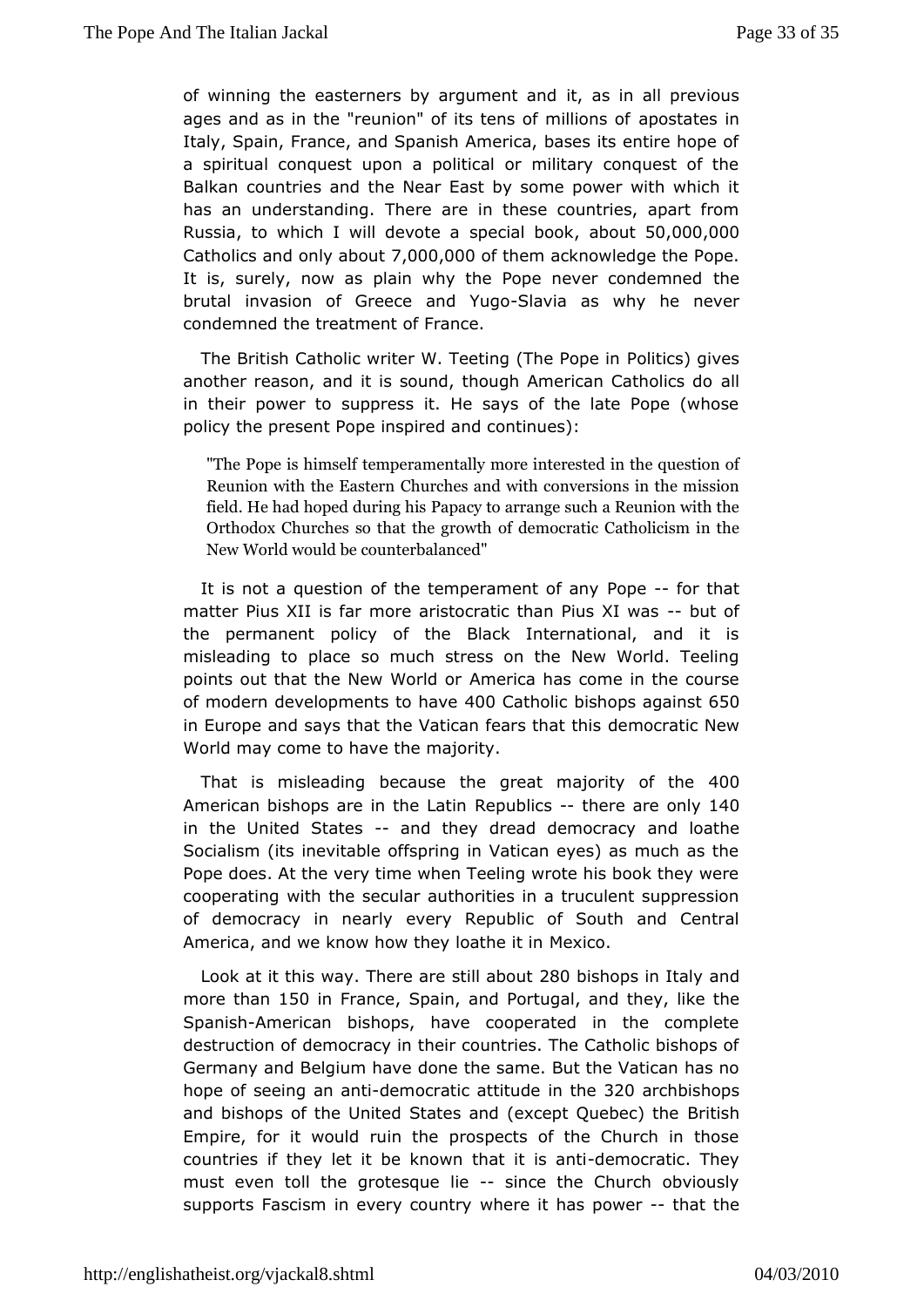Pope loves democracy and Catholic pimin pion feactare harmony with it; What the Church loves is the gold of democr - of America and Britabiunt he and the miserable brood of Italian bishops fantheon on it fear that, as they must continue to create new bishopscaanddinal's in these profitable, but poisonous (democratic) section Church the Italian monopoly of power and wealth is in danger and the essent authoritarian teaching of the Church is menaced. For a time saw the danignecrrease as the Church in France, Germany, and Italy had to meet the nteheed snewf age by starting Christian Socialist or Catholic Democratic moverancents seawshere described.

That danger is happily (from view proapt) removed by the truculent establishment of Fascism, buntcehtea flouture is Hence the need of a-balantee by bringing in the Greek and other eastern Churches with their innumerable bishops and archbishops.

In this the Vatican betrays once more how false is that reputation for psycholog"ynsight" which its propagandists have won for it. It is buildithge ourpyomofathe psychology of the Slav and of the oriental which blass credigte been the was common in the last century to say, and ioftenstablicar too by literary men, that the Slav and the oriental mind is do passive, and naturally submissive to authority. Not only doe modern science psychology reject these old superficial theorie of racial psycholorgey count developments in Russia, China, and India ought to have taught chow yn on a sensical they are. It is just as absurd to credit the Vaticaonut wo ook anodad penetrating insight. These Italian parasites are a bunch of C mandarins who are an anachronism in the modern world.

It, at all eveen *x* palains the coincidence of the policy of the Vatican with that of the iald the allen The Pope refuses to condemn he rape of Abysasimmican strous moutaragethough British and American Catholics clamour for a condemn and, at the very time when Cardinal Hinsley assures them th heard the Popeld it a "barbarous outrage", the Pope bestows th Golden Rose on the Quteady as Empress of Abyssinia. He get's his "unauthorized" agents to we asy chiosturibeed by Mussolini forcing the gates to the East (Albasmaiya) a and does no word about YSulgaovia and Greece, but his whole Italian hierarch boostshe campaign, and his priests and nuns follow in the  $w_i$ of the barbars  $\alpha$  beddiers.

He is following the whole Drive to the Easthworth the livelies and expectation. He is not a Man of Blood like Mussolini or In thetimehonoured fashion of the Roman Church he gets "the secular arm" to sheeld didefor him.